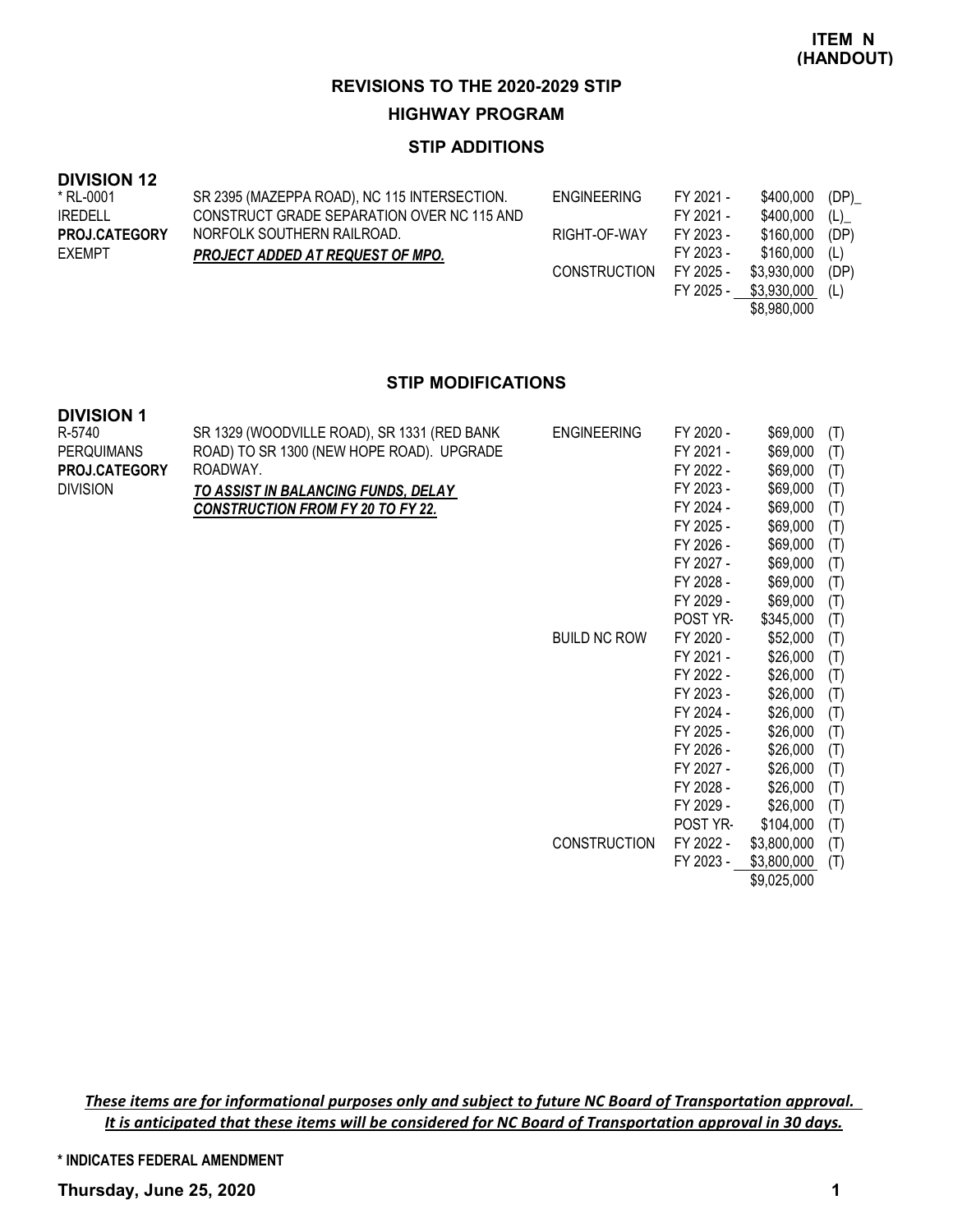### **STIP MODIFICATIONS**

| <b>DIVISIUN Z</b><br>* R-4463A<br><b>CRAVEN</b><br>PROJ.CATEGORY<br><b>REGIONAL</b>                                             | NC 43 CONNECTOR, US 17 BUSINESS TO SOUTH OF<br>US17/US 70.<br>TO ASSIST IN BALANCING FUNDS, DELAY<br><b>CONSTRUCTION FROM FY 20 TO FY 21. REMOVE</b><br><b>BUILD NC BOND FUNDS FROM CONSTRUCTION.</b> | <b>ENGINEERING</b>  | FY 2020 -<br>FY 2021 -<br>FY 2022 -<br>FY 2023 -<br>FY 2024 -<br>FY 2025 -<br>FY 2026 -<br>FY 2027 -<br>FY 2028 -<br>FY 2029 -<br>POST YR- | \$115,000<br>\$115,000<br>\$115,000<br>\$115,000<br>\$115,000<br>\$115,000<br>\$115,000<br>\$115,000<br>\$115,000<br>\$115,000<br>\$575,000 | (T)<br>(T)<br>(T)<br>(T)<br>(T)<br>(T)<br>(T)<br>(T)<br>(T)<br>(T)<br>(T) |
|---------------------------------------------------------------------------------------------------------------------------------|-------------------------------------------------------------------------------------------------------------------------------------------------------------------------------------------------------|---------------------|--------------------------------------------------------------------------------------------------------------------------------------------|---------------------------------------------------------------------------------------------------------------------------------------------|---------------------------------------------------------------------------|
|                                                                                                                                 |                                                                                                                                                                                                       | <b>BUILD NC ROW</b> | FY 2020 -<br>FY 2021 -<br>FY 2022 -<br>FY 2023 -<br>FY 2024 -<br>FY 2025 -<br>FY 2026 -<br>FY 2027 -<br>FY 2028 -<br>FY 2029 -<br>POST YR- | \$85,000<br>\$85,000<br>\$85,000<br>\$85,000<br>\$85,000<br>\$85,000<br>\$85,000<br>\$85,000<br>\$85,000<br>\$85,000<br>\$425,000           | (T)<br>(T)<br>(T)<br>(T)<br>(T)<br>(T)<br>(T)<br>(T)<br>(T)<br>(T)<br>(T) |
|                                                                                                                                 |                                                                                                                                                                                                       | <b>CONSTRUCTION</b> | FY 2021 -<br>FY 2022 -<br>FY 2023 -                                                                                                        | \$7,400,000<br>\$7,400,000<br>\$7,400,000<br>\$25,200,000                                                                                   | (T)<br>(T)<br>(T)                                                         |
| R-5777D<br><b>CARTERET</b><br><b>CRAVEN</b><br><b>JOHNSTON</b><br><b>LENOIR</b><br><b>WAKE</b><br><b>WAYNE</b><br>PROJ.CATEGORY | US 70, INSTALL BROADBAND FIBER ALONG US 70<br>FROM 1-40 TO PORT OF MOREHEAD CITY.<br>TO ALLOW ADDITIONAL TIME FOR PROCUREMENT,<br>DELAY CONSTRUCTION FROM FY 20 TO FY 21.                             | <b>CONSTRUCTION</b> | FY 2021 -                                                                                                                                  | \$3,800,000<br>FY 2021 - \$11,400,000<br>FY 2022 - \$3,800,000<br>\$19,000,000                                                              | (T)<br>(O)<br>(T)                                                         |

**STATEWIDE** 

**DIVISION 2**

These items are for informational purposes only and subject to future NC Board of Transportation approval. It is anticipated that these items will be considered for NC Board of Transportation approval in 30 days.

**\* INDICATES FEDERAL AMENDMENT**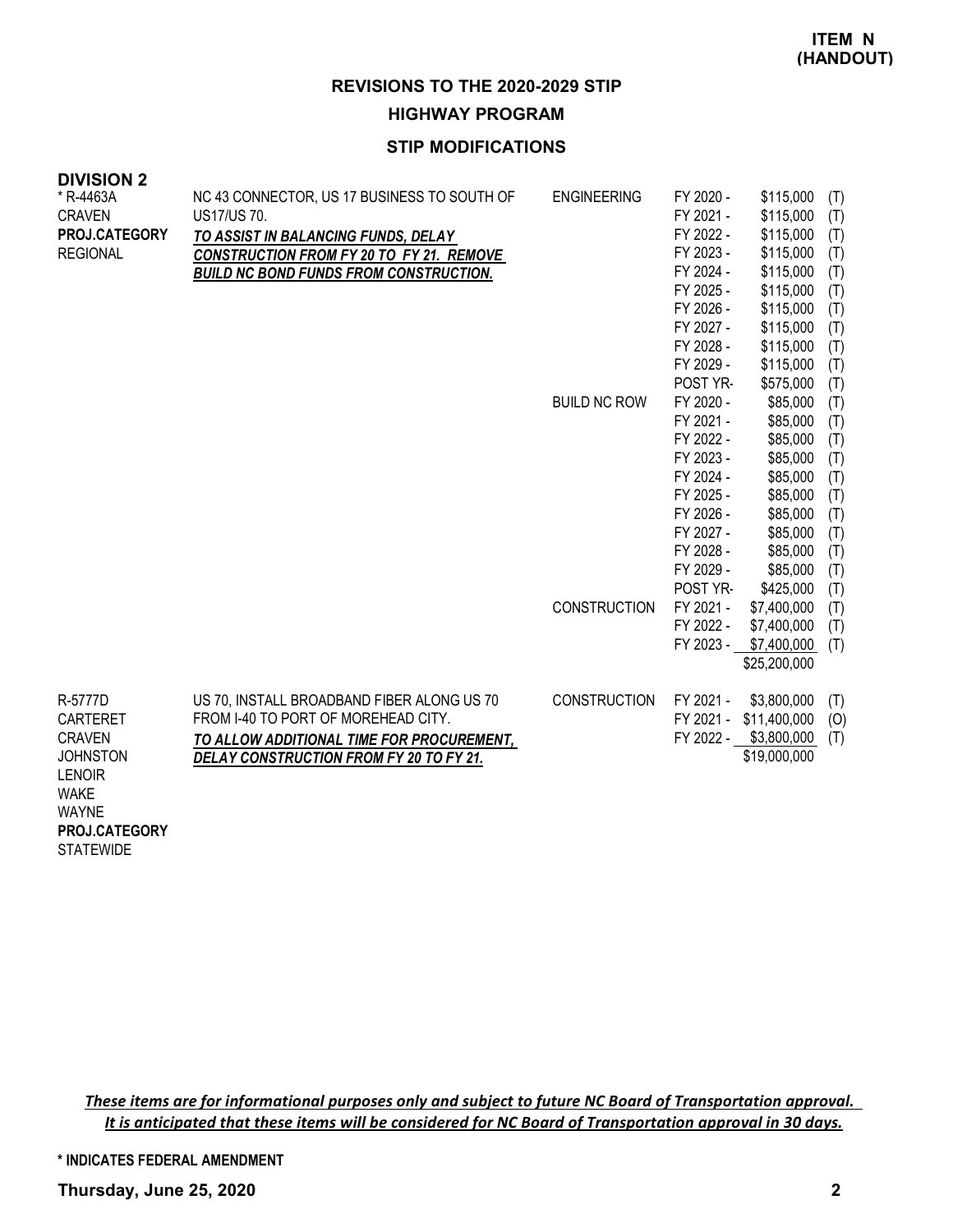### **STIP MODIFICATIONS**

| <b>DIVISION 3</b> |  |
|-------------------|--|
|-------------------|--|

| * R-5021<br><b>BRUNSWICK</b><br>PROJ.CATEGORY<br><b>DIVISION</b>                                         | NC 211, SR 1500 (MIDWAY ROAD) TO NC 87. WIDEN TO<br>MULTI-LANES.<br><b>COST INCREASE EXCEEDING \$2 MILLION AND 25%</b><br>THRESHOLDS.                                                                                                                                                                                                                                                 | <b>CONSTRUCTION</b>                                     | FY 2022 - \$25,575,000<br>FY 2023 -<br>\$25,575,000<br>FY 2024 - \$25,575,000<br>FY 2025 - \$25,575,000<br>\$102,300,000   | (BG5200)<br>(BG5200)<br>(BG5200)<br>(BG5200) |
|----------------------------------------------------------------------------------------------------------|---------------------------------------------------------------------------------------------------------------------------------------------------------------------------------------------------------------------------------------------------------------------------------------------------------------------------------------------------------------------------------------|---------------------------------------------------------|----------------------------------------------------------------------------------------------------------------------------|----------------------------------------------|
| U-5710A<br><b>NEW HANOVER</b><br>PROJ.CATEGORY<br><b>STATEWIDE</b>                                       | NEW LOCATION, FROM SR 1409 (MILITARY CUTOFF<br>ROAD) AT DRYSDALE DRIVE TO US 74 (EASTWOOD<br>ROAD). ROADWAY ON NEW LOCATION.<br>TO ASSIST IN BALANCING FUNDS, DELAY<br>CONSTRUCTION FROM FY 21 TO FY 22.                                                                                                                                                                              | RIGHT-OF-WAY<br><b>CONSTRUCTION</b>                     | FY 2020 -<br>\$1,870,000<br>FY 2022 -<br>\$4,800,000<br>\$6,670,000                                                        | (T)<br>(BGANY)                               |
| <b>DIVISION 4</b><br>P-5741<br><b>HALIFAX</b><br><b>NORTHAMPTON</b><br>PROJ.CATEGORY<br><b>STATEWIDE</b> | CSX A LINE, CONSTRUCT NEW MAIN TRACK BETWEEN<br>MP A-80.7 AND MP A-82.4 INCLUDING REHABILITATION<br>OF CSX SA-LINE BRIDGE OVER ROANOKE RIVER. NEW<br>CONNECTION BETWEEN A-LINE AND SA-LINE AT MP A-<br>80.7. RECONSTRUCT MAIN TRACK BETWEEN MP A-82.4<br>AND MP A-84.7. CREATE SECOND MAIN.<br>TO ALIGN PROJECT SCHEDULE WITH STIP, DELAY<br><b>CONSTRUCTION FROM FY 27 TO FY 28.</b> | RIGHT-OF-WAY<br><b>CONSTRUCTION</b>                     | FY 2025 -<br>\$5,000,000<br>FY 2028 -<br>\$15,500,000<br>\$15,500,000<br>FY 2029 -<br>POST YR-\$31,000,000<br>\$67,000,000 | (T)<br>(T)<br>(T)<br>(T)                     |
| <b>DIVISION 5</b><br>AV-5700<br><b>WAKE</b><br>PROJ.CATEGORY<br><b>STATEWIDE</b>                         | RALEIGH DURHAM INTERNATIONAL AIRPORT (RDU),<br>RECONSTRUCT RUNWAY 5L-23R.<br>TO ALLOW ADDITIONAL TIME FOR PLANNING AND<br>DESIGN, DELAY CONSTRUCTION FROM FY 20 TO FY 23.                                                                                                                                                                                                             | <b>CONSTRUCTION</b>                                     | FY 2023 -<br>\$500,000<br>FY 2023 - \$99,500,000<br>\$100,000,000                                                          | (T)<br>(O)                                   |
| * B-5987<br><b>WAKE</b><br>PROJ.CATEGORY<br><b>REGIONAL</b>                                              | US 401, REPLACE BRIDGES 910115 AND 910117 OVER<br>NORFOLK SOUTHERN RAILROAD AND AN UNNAMED<br>CREEK.<br><b>COST INCREASE EXCEEDING \$2 MILLION AND 25%</b><br>THRESHOLDS.                                                                                                                                                                                                             | RIGHT-OF-WAY<br><b>UTILITIES</b><br><b>CONSTRUCTION</b> | FY 2021 -<br>\$640,000<br>FY 2021 -<br>\$640,000<br>FY 2022 -<br>\$8,450,000<br>FY 2023 -<br>\$8,450,000<br>\$18,180,000   | (NHPB)<br>(NHPB)<br>(NHPB)<br>(NHPB)         |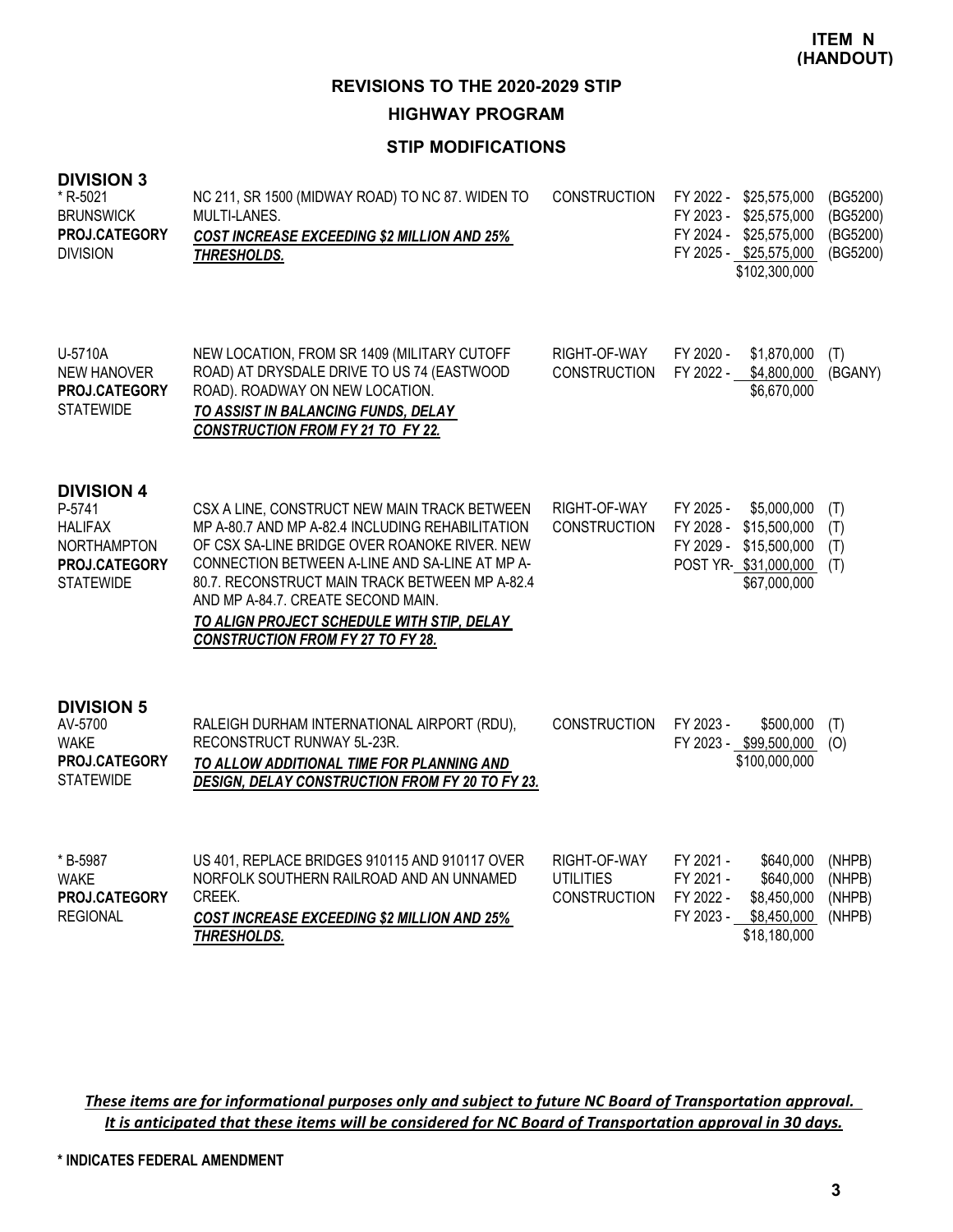#### **STIP MODIFICATIONS**

| <b>DIVISION 5</b><br>* P-5717<br><b>DURHAM</b><br><b>PROJ.CATEGORY</b><br><b>REGIONAL</b> | NORFOLK SOUTHERN H LINE, CROSSING 734742W AT<br>SR 1121 (CORNWALLIS ROAD) IN DURHAM.<br>CONSTRUCT GRADE SEPARATION.<br><b>COST INCREASE EXCEEDING \$2 MILLION AND 25%</b><br>THRESHOLDS. | RIGHT-OF-WAY<br>UTILITIES<br><b>CONSTRUCTION</b> | FY 2021 -<br>FY 2022 -<br>FY 2021 -<br>FY 2022 -<br>FY 2022 -<br>FY 2022 -              | \$125,000<br>\$2,375,000<br>\$94,000<br>\$1,784,000<br>\$11,300,000<br>\$500,000<br>FY 2023 - \$11,300,000<br>\$27,478,000 | (T)<br>(T)<br>(T)<br>(T)<br>(T)<br>(O)<br>(T) |
|-------------------------------------------------------------------------------------------|------------------------------------------------------------------------------------------------------------------------------------------------------------------------------------------|--------------------------------------------------|-----------------------------------------------------------------------------------------|----------------------------------------------------------------------------------------------------------------------------|-----------------------------------------------|
| * R-5705B<br><b>HARNETT</b><br><b>WAKE</b><br><b>PROJ.CATEGORY</b><br><b>REGIONAL</b>     | NC 55, NC 210 TO SR 4809 (JICARILLA LANE). PART ON<br>NEW LOCATION.<br><b>COST INCREASE EXCEEDING \$2 MILLION AND 25%</b><br><b>THRESHOLDS.</b>                                          | RIGHT-OF-WAY<br>UTILITIES<br><b>CONSTRUCTION</b> | FY 2020 -<br>FY 2021 -<br>FY 2020 -<br>FY 2023 -<br>FY 2024 -<br>FY 2025 -<br>FY 2026 - | \$5,086,000<br>\$5,086,000<br>\$490,000<br>\$9,850,000<br>\$9,850,000<br>\$9,850,000<br>\$9,850,000<br>\$50,062,000        | (T)<br>(T)<br>(T)<br>(T)<br>(T)<br>(T)<br>(T) |

These items are for informational purposes only and subject to future NC Board of Transportation approval. It is anticipated that these items will be considered for NC Board of Transportation approval in 30 days.

**\* INDICATES FEDERAL AMENDMENT**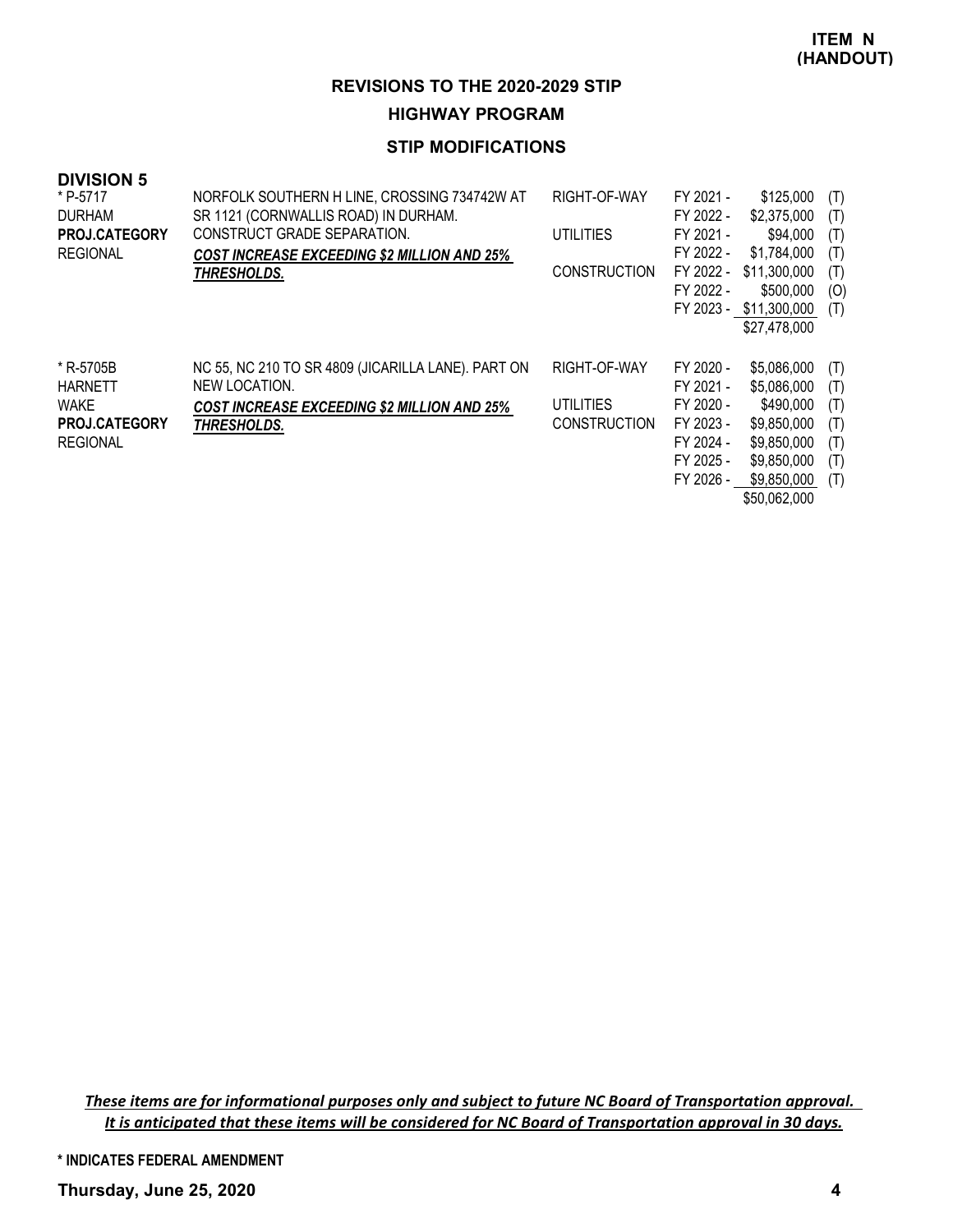#### **STIP MODIFICATIONS**

| <b>DIVISION 5</b> |  |
|-------------------|--|
| * U-5748          |  |

| ט ויטוטוז<br>* U-5748<br><b>WAKE</b><br>PROJ.CATEGORY<br><b>REGIONAL</b> | US 401, SR 2044 (LIGON MILL ROAD) / SR 2224<br>(MITCHELL MILL ROAD) AND SR 2006 (PERRY CREEK<br>ROAD) IN RALEIGH. INTERSECTION IMPROVEMENTS.<br>REVISE PROJECT DESCRIPTION TO REFLECT<br><b>CURRENT PROJECT DELIVERY SCOPE; COST</b><br><b>INCREASE EXCEEDING \$2 MILLION AND 25%</b><br>THRESHOLDS; TO ASSIST IN BALANCING FUNDS,<br>DELAY RIGHT OF WAY FROM FY 20 TO FY 21. | <b>ENGINEERING</b>  | FY 2020 -<br>FY 2021 -<br>FY 2022 -<br>FY 2023 -<br>FY 2024 -<br>FY 2025 -<br>FY 2026 -<br>FY 2027 -<br>FY 2028 - | \$128,000<br>\$128,000<br>\$128,000<br>\$128,000<br>\$128,000<br>\$128,000<br>\$128,000<br>\$128,000<br>\$128,000 | (T)<br>(T)<br>(T)<br>(T)<br>(T)<br>(T)<br>(T)<br>(T)<br>(T) |
|--------------------------------------------------------------------------|-------------------------------------------------------------------------------------------------------------------------------------------------------------------------------------------------------------------------------------------------------------------------------------------------------------------------------------------------------------------------------|---------------------|-------------------------------------------------------------------------------------------------------------------|-------------------------------------------------------------------------------------------------------------------|-------------------------------------------------------------|
|                                                                          |                                                                                                                                                                                                                                                                                                                                                                               |                     | FY 2029 -                                                                                                         | \$128,000                                                                                                         | (T)                                                         |
|                                                                          |                                                                                                                                                                                                                                                                                                                                                                               |                     | POST YR-                                                                                                          | \$641,000                                                                                                         | (T)                                                         |
|                                                                          |                                                                                                                                                                                                                                                                                                                                                                               | <b>BUILD NC ROW</b> | FY 2021 -                                                                                                         | \$172,000                                                                                                         | (T)                                                         |
|                                                                          |                                                                                                                                                                                                                                                                                                                                                                               |                     | FY 2022 -                                                                                                         | \$172,000                                                                                                         | (T)                                                         |
|                                                                          |                                                                                                                                                                                                                                                                                                                                                                               |                     | FY 2023 -                                                                                                         | \$172,000                                                                                                         | (T)                                                         |
|                                                                          |                                                                                                                                                                                                                                                                                                                                                                               |                     | FY 2024 -                                                                                                         | \$172,000                                                                                                         | (T)                                                         |
|                                                                          |                                                                                                                                                                                                                                                                                                                                                                               |                     | FY 2025 -                                                                                                         | \$172,000                                                                                                         | (T)                                                         |
|                                                                          |                                                                                                                                                                                                                                                                                                                                                                               |                     | FY 2026 -                                                                                                         | \$172,000                                                                                                         | (T)                                                         |
|                                                                          |                                                                                                                                                                                                                                                                                                                                                                               |                     | FY 2027 -                                                                                                         | \$172,000                                                                                                         | (T)                                                         |
|                                                                          |                                                                                                                                                                                                                                                                                                                                                                               |                     | FY 2028 -                                                                                                         | \$172,000                                                                                                         | (T)                                                         |
|                                                                          |                                                                                                                                                                                                                                                                                                                                                                               |                     | FY 2029 -                                                                                                         | \$172,000                                                                                                         | (T)                                                         |
|                                                                          |                                                                                                                                                                                                                                                                                                                                                                               |                     | POST YR-                                                                                                          | \$1,032,000                                                                                                       | (T)                                                         |
|                                                                          |                                                                                                                                                                                                                                                                                                                                                                               | RIGHT-OF-WAY        | FY 2021 -                                                                                                         | \$1,565,000                                                                                                       | (T)                                                         |
|                                                                          |                                                                                                                                                                                                                                                                                                                                                                               | <b>UTILITIES</b>    | FY 2021 -                                                                                                         | \$284,000                                                                                                         | (T)                                                         |
|                                                                          |                                                                                                                                                                                                                                                                                                                                                                               | <b>BUILD NC CON</b> | FY 2023 -                                                                                                         | \$1,030,000                                                                                                       | (T)                                                         |
|                                                                          |                                                                                                                                                                                                                                                                                                                                                                               |                     | FY 2024 -                                                                                                         | \$1,030,000                                                                                                       | (T)                                                         |
|                                                                          |                                                                                                                                                                                                                                                                                                                                                                               |                     | FY 2025 -                                                                                                         | \$1,030,000                                                                                                       | (T)                                                         |
|                                                                          |                                                                                                                                                                                                                                                                                                                                                                               |                     | FY 2026 -                                                                                                         | \$1,030,000                                                                                                       | (T)                                                         |
|                                                                          |                                                                                                                                                                                                                                                                                                                                                                               |                     | FY 2027 -                                                                                                         | \$1,030,000                                                                                                       | (T)                                                         |
|                                                                          |                                                                                                                                                                                                                                                                                                                                                                               |                     | FY 2028 -                                                                                                         | \$1,030,000                                                                                                       | (T)                                                         |
|                                                                          |                                                                                                                                                                                                                                                                                                                                                                               |                     | FY 2029 -                                                                                                         | \$1,030,000                                                                                                       | (T)                                                         |
|                                                                          |                                                                                                                                                                                                                                                                                                                                                                               |                     | POST YR-                                                                                                          | \$8,240,000                                                                                                       | (T)                                                         |
|                                                                          |                                                                                                                                                                                                                                                                                                                                                                               | <b>CONSTRUCTION</b> | FY 2023 -                                                                                                         | \$9,900,000                                                                                                       | (T)                                                         |
|                                                                          |                                                                                                                                                                                                                                                                                                                                                                               |                     |                                                                                                                   | \$31,700,000                                                                                                      |                                                             |

These items are for informational purposes only and subject to future NC Board of Transportation approval. It is anticipated that these items will be considered for NC Board of Transportation approval in 30 days.

**\* INDICATES FEDERAL AMENDMENT**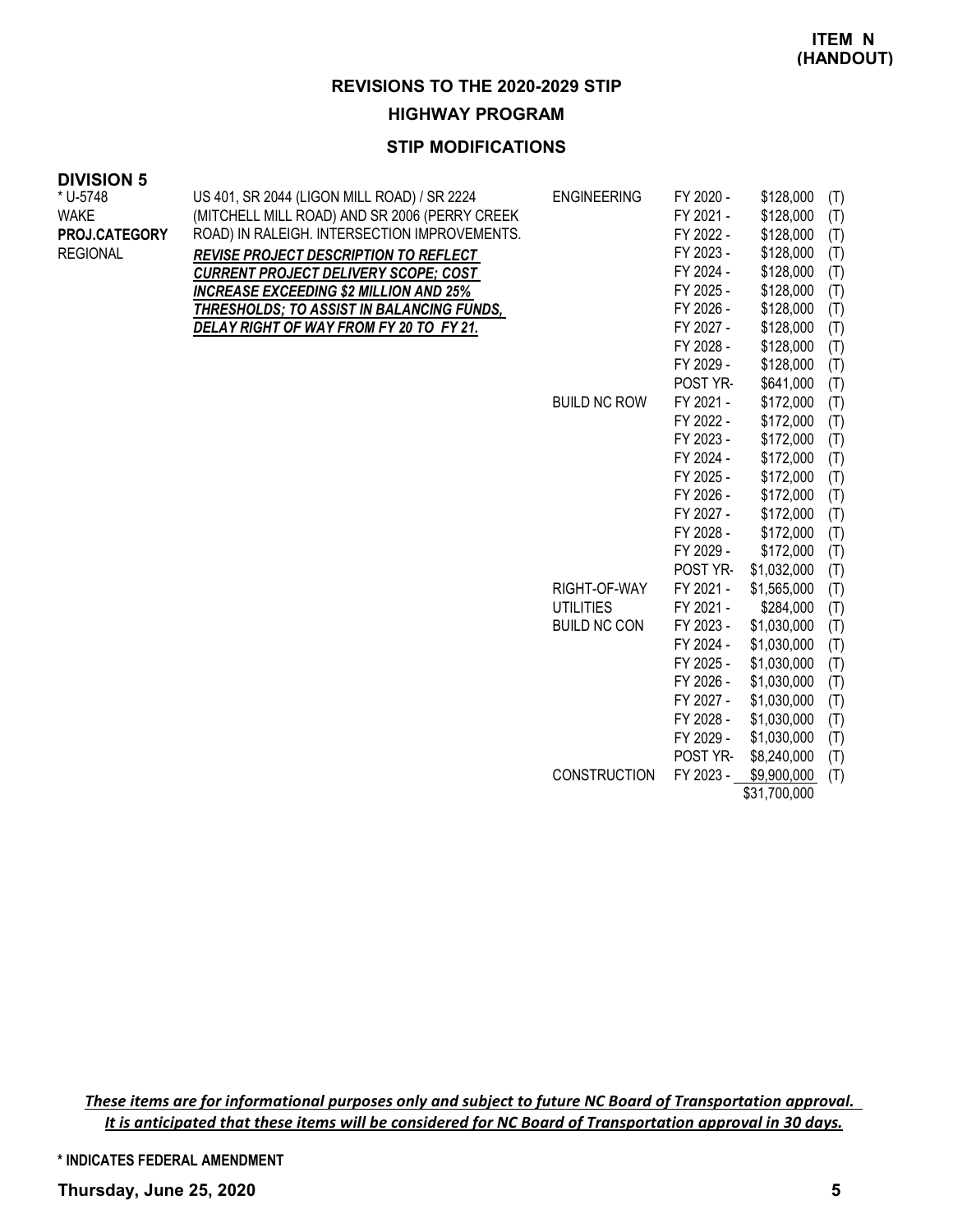### **STIP MODIFICATIONS**

#### **DIVISION 6**

| I-5986C<br><b>CUMBERLAND</b>             | I-95, INSTALL BROADBAND FIBER ALONG I-95 FROM<br>SOUTH CAROLINA LINE TO VIRGINIA STATE LINE. | <b>CONSTRUCTION</b> | FY 2021 - | \$210,000<br>FY 2021 - \$16,600,000 | Œ<br>(O) |
|------------------------------------------|----------------------------------------------------------------------------------------------|---------------------|-----------|-------------------------------------|----------|
| <b>HALIFAX</b><br><b>HARNETT</b>         | TO ALLOW ADDITIONAL TIME FOR PROCUREMENT,<br>DELAY CONSTRUCTION FROM FY 20 TO FY 21.         |                     |           | \$16,810,000                        |          |
| <b>JOHNSTON</b><br><b>NASH</b>           |                                                                                              |                     |           |                                     |          |
| <b>NORTHAMPTON</b>                       |                                                                                              |                     |           |                                     |          |
| <b>ROBESON</b><br><b>WILSON</b>          |                                                                                              |                     |           |                                     |          |
| <b>PROJ.CATEGORY</b><br><b>STATEWIDE</b> |                                                                                              |                     |           |                                     |          |

| * U-5797          | SR 1997 (FAYETTEVILLE ROAD), FARRINGTON STREET  | RIGHT-OF-WAY        | FY 2023 - | \$3,513,000  | (T)    |
|-------------------|-------------------------------------------------|---------------------|-----------|--------------|--------|
| <b>ROBESON</b>    | TO EAST 22ND STREET. WIDEN TO MULTI-LANES.      |                     | FY 2024 - | \$3,513,000  | (T)    |
| PROJ.CATEGORY     | TO ASSIST IN BALANCING FUNDS, DELAY RIGHT-OF-   | <b>UTILITIES</b>    | FY 2023 - | \$420,000    | (T)    |
| <b>DIVISION</b>   | WAY FROM FY 20 TO FY 23. REMOVE BUILD NC BOND   |                     | FY 2024 - | \$420,000    | (T)    |
|                   | <b>FUNDS FROM RIGHT-OF-WAY.</b>                 | <b>CONSTRUCTION</b> | FY 2024 - | \$7,366,000  | (T)    |
|                   |                                                 |                     | FY 2025 - | \$7,367,000  | (T)    |
|                   |                                                 |                     | FY 2026 - | \$7,367,000  | (T)    |
|                   |                                                 |                     |           | \$29,966,000 |        |
|                   |                                                 |                     |           |              |        |
| <b>DIVISION 7</b> |                                                 |                     |           |              |        |
| * TA-4767         | GTA, REPLACEMENT PARATRANSIT BUSES              | <b>CAPITAL</b>      | FY 2020 - | \$26,000     | (L)    |
| <b>GUILFORD</b>   | FUNDING ADDED TO FY 20 AT THE REQUEST OF        |                     | FY 2020 - | \$150,000    | (5307) |
| PROJ.CATEGORY     | <b>GREENSBORO MPO.</b>                          |                     | FY 2021 - | \$102,000    | (L)    |
|                   |                                                 |                     | FY 2021 - | \$579,000    | (5339) |
|                   |                                                 |                     | FY 2022 - | \$102,000    | (L)    |
|                   |                                                 |                     | FY 2022 - | \$579,000    | (5339) |
|                   |                                                 |                     | FY 2023 - | \$102,000    | (L)    |
|                   |                                                 |                     | FY 2023 - | \$579,000    | (5339) |
|                   |                                                 |                     |           | \$2,219,000  |        |
|                   |                                                 |                     |           |              |        |
| * TA-4771         | GTA, CLEAN DIESEL REPLACEMENT BUSES             | <b>CAPITAL</b>      | FY 2020 - | \$312,000    | (L)    |
| <b>GUILFORD</b>   | <b>FUNDING ADDED TO FY 20 AT THE REQUEST OF</b> |                     | FY 2020 - | \$1,768,000  | (5307) |
| PROJ.CATEGORY     | <b>GREENSBORO MPO.</b>                          |                     |           | \$2,080,000  |        |

These items are for informational purposes only and subject to future NC Board of Transportation approval. It is anticipated that these items will be considered for NC Board of Transportation approval in 30 days.

**\* INDICATES FEDERAL AMENDMENT**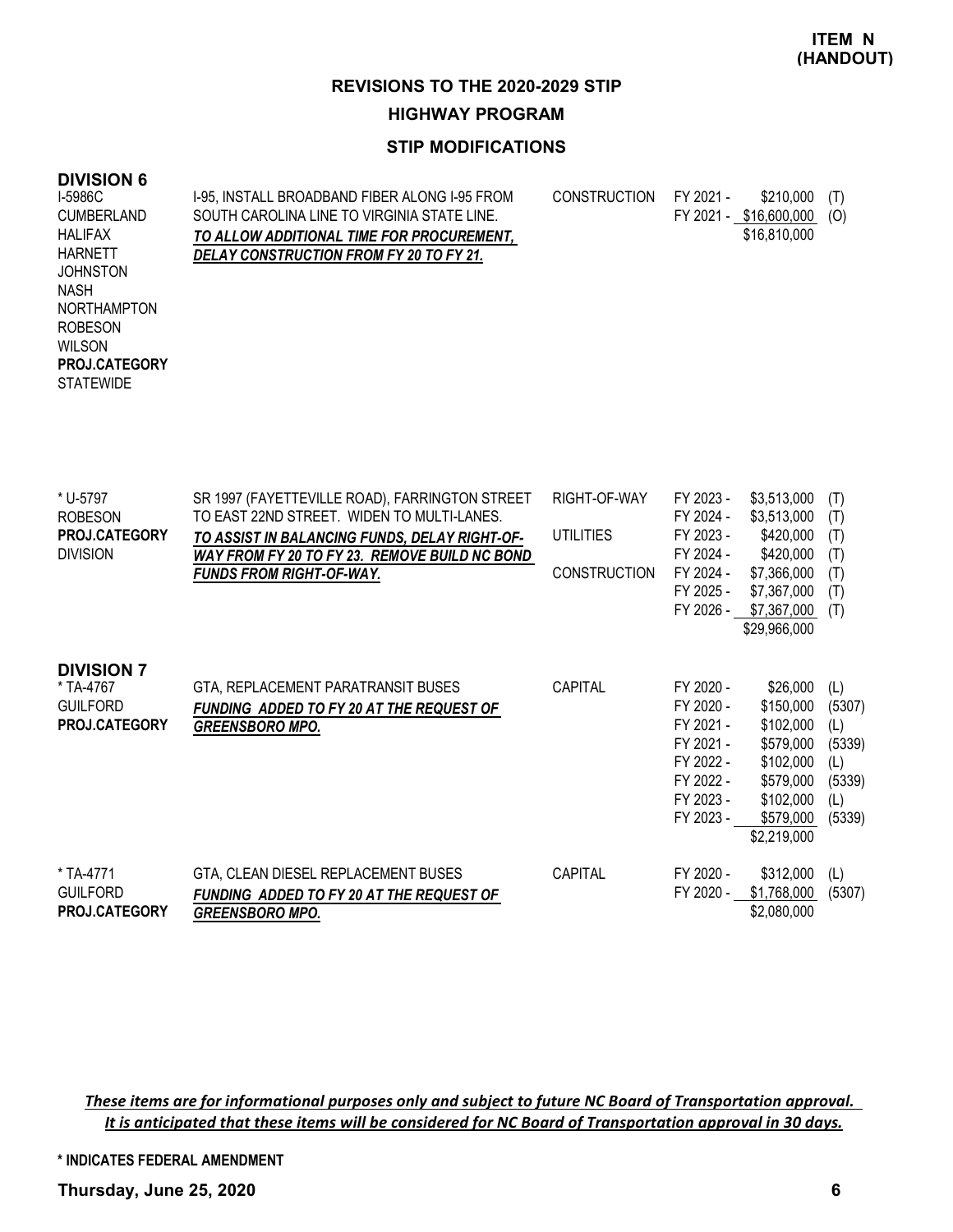#### **STIP MODIFICATIONS**

| <b>DIVISION 7</b><br>* TA-6714<br><b>GUILFORD</b><br>PROJ.CATEGORY | GTA, ELECTRIC VEHICLE AND CHARGING<br><b>INFRASTRUCTURE</b><br>FUNDING ADDED TO FY 20 AT THE REQUEST OF<br><b>GREENSBORO MPO.</b>                       | CAPITAL           | FY 2020 -<br>FY 2020 -                                                                                                                                                                                       | \$102,000<br>\$578,000<br>\$680,000                                                                                                                                                                                         | (L)<br>(5339)                                                                                                                        |
|--------------------------------------------------------------------|---------------------------------------------------------------------------------------------------------------------------------------------------------|-------------------|--------------------------------------------------------------------------------------------------------------------------------------------------------------------------------------------------------------|-----------------------------------------------------------------------------------------------------------------------------------------------------------------------------------------------------------------------------|--------------------------------------------------------------------------------------------------------------------------------------|
| * TD-5279<br><b>GUILFORD</b><br>PROJ.CATEGORY                      | GREENSBORO TRANSIT AUTHORITY, RENOVATION OF<br><b>J. DOUGLAS GAYLON DEPOT</b><br>REDUCING FUNDS IN FY 20 AT THE REQUEST OF THE<br><b>GREENSBORO MPO</b> | CAPITAL           | FY 2020 -<br>FY 2020 -<br>FY 2020 -                                                                                                                                                                          | \$373,000<br>\$373,000<br>\$960,000<br>\$1,706,000                                                                                                                                                                          | (S)<br>(L)<br>(5339)                                                                                                                 |
| * TG-4759<br><b>GUILFORD</b><br><b>PROJ.CATEGORY</b>               | GTA, PREVENTIVE MAINTENANCE<br>REDUCING FUNDS IN FY 20 AT THE REQUEST OF THE<br><b>GREENSBORO MPO</b>                                                   | CAPITAL           | FY 2020 -<br>FY 2020 -<br>FY 2021 -<br>FY 2021 -<br>FY 2022 -<br>FY 2022 -<br>FY 2023 -                                                                                                                      | \$272,000<br>\$1,090,000<br>\$715,000<br>\$2,858,000<br>\$715,000<br>\$2,858,000<br>\$715,000<br>FY 2023 - \$2,858,000<br>\$12,081,000                                                                                      | (L)<br>(5307)<br>(L)<br>(5307)<br>(L)<br>(5307)<br>(L)<br>(5307)                                                                     |
| * TG-4957<br><b>GUILFORD</b><br>PROJ.CATEGORY                      | GREENSBORO TRANSIT AUTHORITY, OPERATING-ADA<br>PARATRANSIT SERVICE<br>REDUCING FUNDS IN FY 20 AT THE REQUEST OF THE<br><b>GREENSBORO MPO</b>            | <b>OPERATIONS</b> | FY 2020 -<br>FY 2020 -<br>FY 2021 -<br>FY 2021 -<br>FY 2022 -<br>FY 2022 -<br>FY 2023 -<br>FY 2023 -<br>FY 2024 -<br>FY 2024 -<br>FY 2025 -<br>FY 2025 -<br>FY 2026 -<br>FY 2026 -<br>FY 2027 -<br>FY 2027 - | \$117,000<br>\$470,000<br>\$117,000<br>\$470,000<br>\$117,000<br>\$470,000<br>\$117,000<br>\$470,000<br>\$110,000<br>\$439,000<br>\$110,000<br>\$439,000<br>\$110,000<br>\$439,000<br>\$110,000<br>\$439,000<br>\$4,544,000 | (L)<br>(5307)<br>(L)<br>(5307)<br>(L)<br>(5307)<br>(L)<br>(5307)<br>(L)<br>(5307)<br>(L)<br>(5307)<br>(L)<br>(5307)<br>(L)<br>(5307) |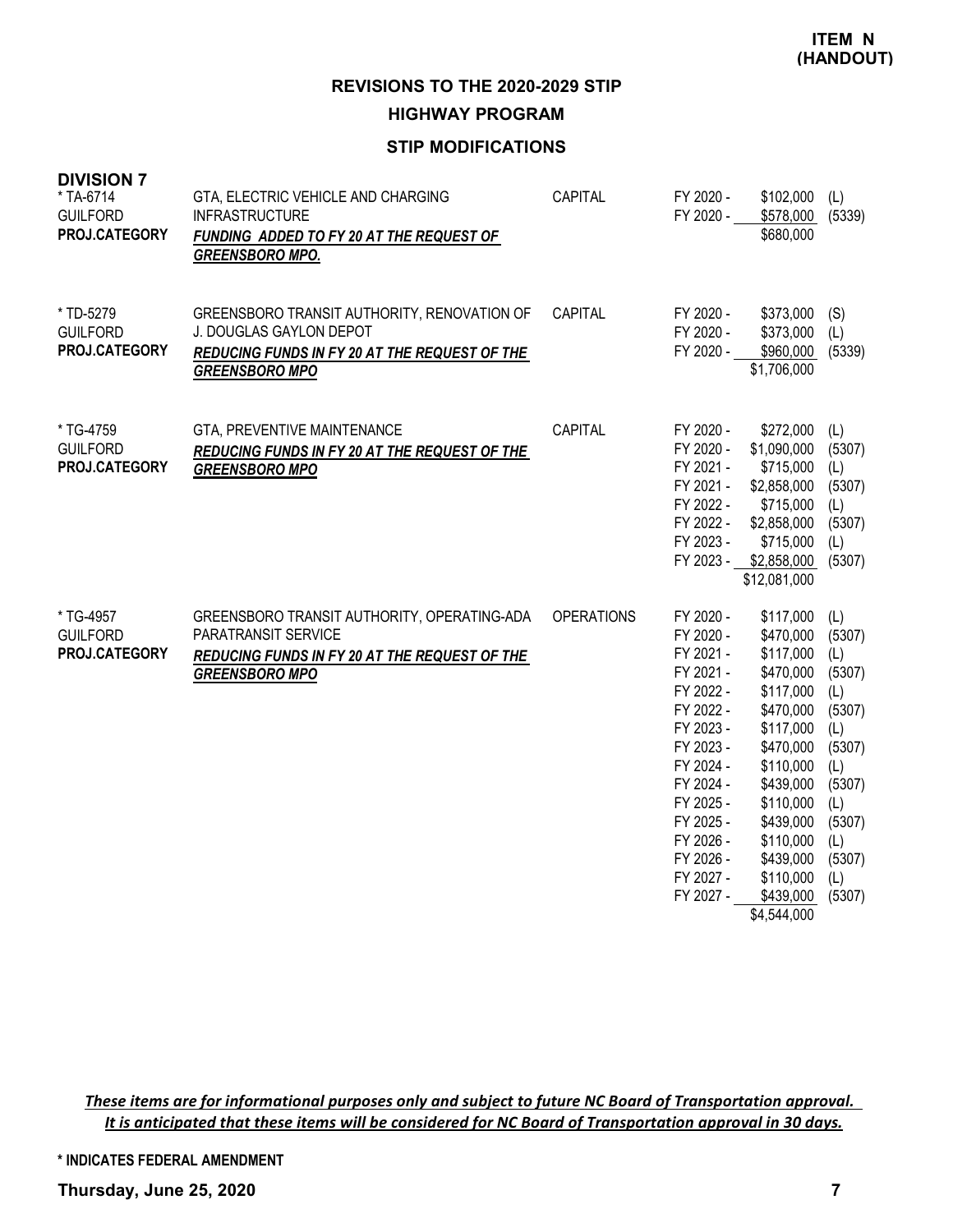### **STIP MODIFICATIONS**

| <b>DIVISION 7</b><br>* TO-6139<br><b>GUILFORD</b><br>PROJ.CATEGORY<br><b>EXEMPT</b> | GREENSBORO TRANSIT AUTHORITY, SECTION 5310<br>OPERATING<br>FUNDING ADDED TO FY 20 AT THE REQUEST OF<br><b>GREENSBORO MPO.</b>                         | <b>OPERATIONS</b> | FY 2020 -<br>FY 2020 -<br>FY 2021 -<br>FY 2021 -<br>FY 2022 -<br>FY 2022 -<br>FY 2023 -<br>FY 2023 -<br>FY 2024 -<br>FY 2024 -<br>FY 2025 -<br>FY 2025 -<br>FY 2026 -<br>FY 2026 -<br>FY 2027 -<br>FY 2027 - | \$34,000<br>\$34,000<br>\$30,000<br>\$30,000<br>\$30,000<br>\$30,000<br>\$30,000<br>\$30,000<br>\$51,000<br>\$51,000<br>\$51,000<br>\$51,000<br>\$51,000<br>\$51,000<br>\$51,000<br>\$51,000<br>\$656,000 | (L)<br>(5310)<br>(L)<br>(5310)<br>(L)<br>(5310)<br>(L)<br>(5310)<br>(1)<br>(5310)<br>(L)<br>(5310)<br>(L)<br>(5310)<br>(L)<br>(5310) |
|-------------------------------------------------------------------------------------|-------------------------------------------------------------------------------------------------------------------------------------------------------|-------------------|--------------------------------------------------------------------------------------------------------------------------------------------------------------------------------------------------------------|-----------------------------------------------------------------------------------------------------------------------------------------------------------------------------------------------------------|--------------------------------------------------------------------------------------------------------------------------------------|
| * TQ-6783<br><b>GUILFORD</b><br>PROJ.CATEGORY<br><b>EXEMPT</b>                      | GREENSBORO TRANSIT AUTHORITY, SECTION 5310<br><b>CAPITAL PROJECT</b><br><b>REDUCING FUNDS IN FY 20 AT THE REQUEST OF THE</b><br><b>GREENSBORO MPO</b> | <b>CAPITAL</b>    | FY 2020 -<br>FY 2020 -<br>FY 2021 -<br>FY 2021 -<br>FY 2022 -<br>FY 2022 -<br>FY 2023 -<br>FY 2023 -                                                                                                         | \$51,000<br>\$205,000<br>\$52,000<br>\$209,000<br>\$52,000<br>\$209,000<br>\$52,000<br>\$209,000<br>\$1,039,000                                                                                           | (L)<br>(5310)<br>(1)<br>(5310)<br>(L)<br>(5310)<br>(1)<br>(5310)                                                                     |
| * TT-5207<br><b>GUILFORD</b><br>PROJ.CATEGORY                                       | GTA, TRANSIT SAFETY INNOVATIONS<br><b>FUNDING ADDED TO FY 20 AT THE REQUEST OF</b><br><b>GREENSBORO MPO.</b>                                          | <b>OPERATIONS</b> | FY 2020 -<br>FY 2020 -                                                                                                                                                                                       | \$34,000<br>\$9,000<br>\$43,000                                                                                                                                                                           | (5312)<br>(L)                                                                                                                        |

These items are for informational purposes only and subject to future NC Board of Transportation approval. It is anticipated that these items will be considered for NC Board of Transportation approval in 30 days.

**\* INDICATES FEDERAL AMENDMENT**

**Thursday, June 25, 2020 8**

EXEMPT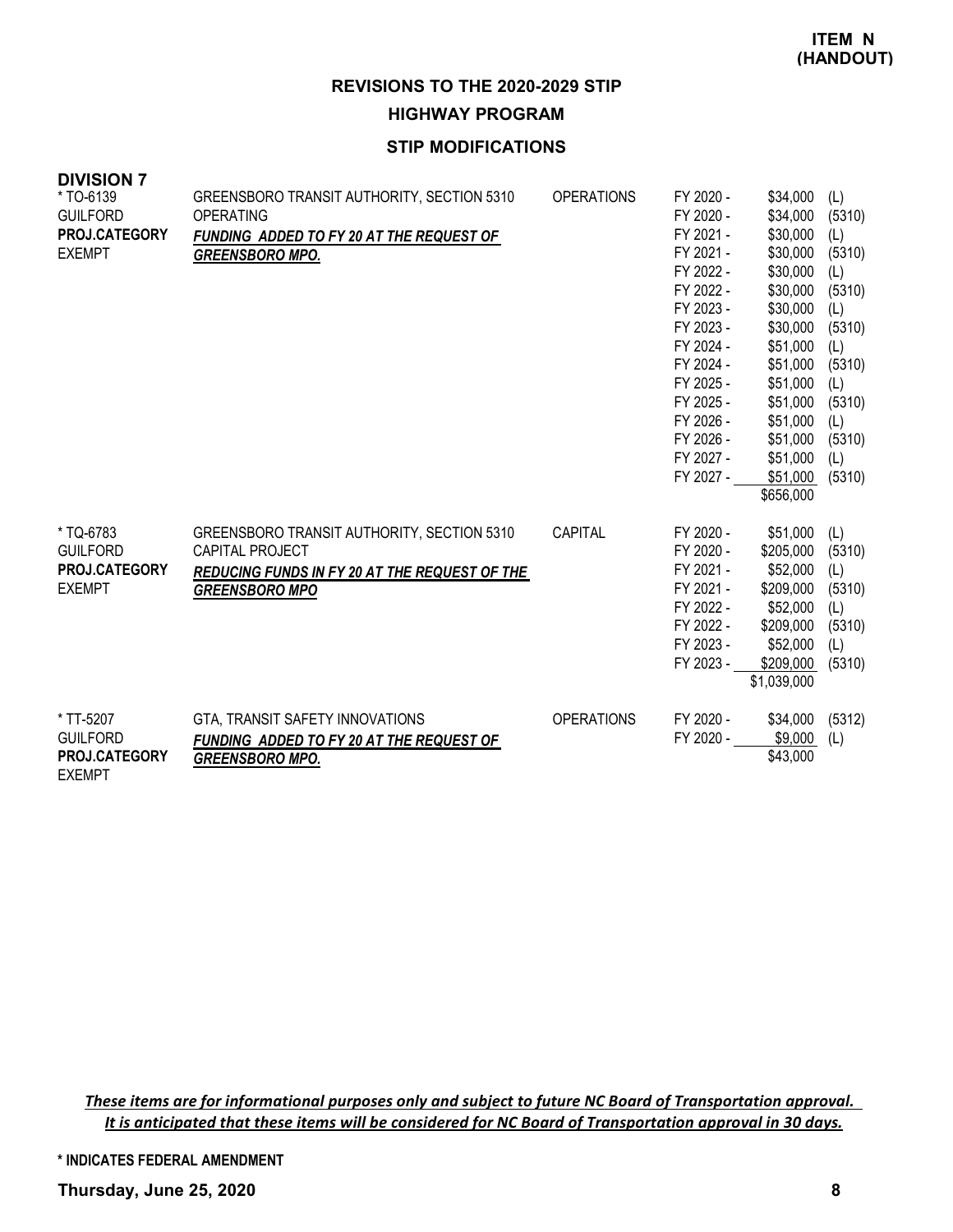#### **STIP MODIFICATIONS**

#### **DIVISION 7**

| <b>UIVIJIUN <i>I</i></b><br>* U-6108<br><b>GUILFORD</b><br>PROJ.CATEGORY<br><b>REGIONAL</b> | US 220 / SR 2254 (WENDOVER AVENUE), US 220<br>(BATTLEGROUND AVENUE) IN GREENSBORO.<br>RECONFIGURE BATTLEGROUND AVENUE, LAWNDALE<br>DRIVE, AND WESTOVER TERRACE BETWEEN<br>FERNWOOD DRIVE AND WENDOVER AVENUE.<br>IMPROVE TRAFFIC FLOW AND SAFETY. IMPROVE<br>WENDOVER AVENUE CONNECTIONS AT WESTOVER<br>TERRACE, BATTLEGROUND COURT AND WINSTEAD<br>PLACE. ACCOMMODATE PEDESTRIANS, BICYCLES<br>AND THE A&Y GREENWAY. MAY INCLUDE ROADWAY<br>BRIDGES, PEDESTRIAN GRADE SEPARATIONS, AND<br>MODIFICATIONS TO INTERSECTING STREETS WITHIN<br>THE CORRIDOR.<br><b>COST INCREASE EXCEEDING \$2 MILLION AND 25%</b><br>THRESHOLDS. | RIGHT-OF-WAY<br><b>UTILITIES</b><br><b>CONSTRUCTION</b> | FY 2025 - \$14,867,000<br>FY 2026 -<br>\$14,867,000<br>FY 2027 - \$14,866,000<br>FY 2025 -<br>\$534,000<br>FY 2026 -<br>\$533,000<br>FY 2027 -<br>\$533,000<br>FY 2028 -<br>\$6,250,000<br>FY 2029 -<br>\$6,250,000<br>\$58,700,000 | (T)<br>(T)<br>(T)<br>(T)<br>(T)<br>(T)<br>(T)<br>(T) |
|---------------------------------------------------------------------------------------------|-------------------------------------------------------------------------------------------------------------------------------------------------------------------------------------------------------------------------------------------------------------------------------------------------------------------------------------------------------------------------------------------------------------------------------------------------------------------------------------------------------------------------------------------------------------------------------------------------------------------------------|---------------------------------------------------------|-------------------------------------------------------------------------------------------------------------------------------------------------------------------------------------------------------------------------------------|------------------------------------------------------|
| * U-6114<br><b>ALAMANCE</b><br>PROJ.CATEGORY<br><b>REGIONAL</b>                             | NC 62 (ALAMANCE ROAD), SR 1155 (HATCHERY ROAD)<br>/ BONNIE LANE INTERSECTION IN BURLINGTON.<br>INSTALL TRAFFIC SIGNAL AND ADD TURN LANES.<br><b>COST INCREASE EXCEEDING \$2 MILLION AND 25%</b><br>THRESHOLDS.                                                                                                                                                                                                                                                                                                                                                                                                                | RIGHT-OF-WAY<br><b>UTILITIES</b><br><b>CONSTRUCTION</b> | FY 2025 -<br>\$6,500,000<br>FY 2025 -<br>\$2,600,000<br>FY 2027 -<br>\$6,100,000<br>\$15,200,000                                                                                                                                    | (T)<br>(T)<br>(T)                                    |
| <b>DIVISION 8</b><br>AV-5855<br><b>MOORE</b><br>PROJ.CATEGORY<br><b>DIVISION</b>            | MOORE COUNTY AIRPORT (SOP), CONSTRUCT<br>HANGAR TAXIWAYS AND INTERNAL AIRFIELD SERVICE<br>ROAD.<br>TO ASSIST IN BALANCING FUNDS AND TO REFLECT<br><b>CURRENT DELIVERY STATUS, DELAY CONSTRUCTION</b><br>FROM FY 20 TO FY 21.                                                                                                                                                                                                                                                                                                                                                                                                  | CONSTRUCTION                                            | FY 2021 - \$2,720,000<br>\$2,720,000                                                                                                                                                                                                | (T)                                                  |
| EB-5734<br><b>CHATHAM</b><br>PROJ.CATEGORY<br><b>DIVISION</b>                               | SR 2103 (EAST RALEIGH STREET), SOUTH 7TH AVENUE<br>TO US 64 (EAST 11TH STREET) IN SILER CITY.<br>CONSTRUCT SIDEWALK ON SOUTH SIDE.<br>TO ASSIST IN BALANCING FUNDS, DELAY<br><b>CONSTRUCTION FROM FY 20 TO FY 22.</b>                                                                                                                                                                                                                                                                                                                                                                                                         | <b>CONSTRUCTION</b>                                     | FY 2022 -<br>\$595,000<br>FY 2022 -<br>\$149,000<br>\$744,000                                                                                                                                                                       | (TA5200)<br>(L)                                      |

These items are for informational purposes only and subject to future NC Board of Transportation approval. It is anticipated that these items will be considered for NC Board of Transportation approval in 30 days.

**\* INDICATES FEDERAL AMENDMENT**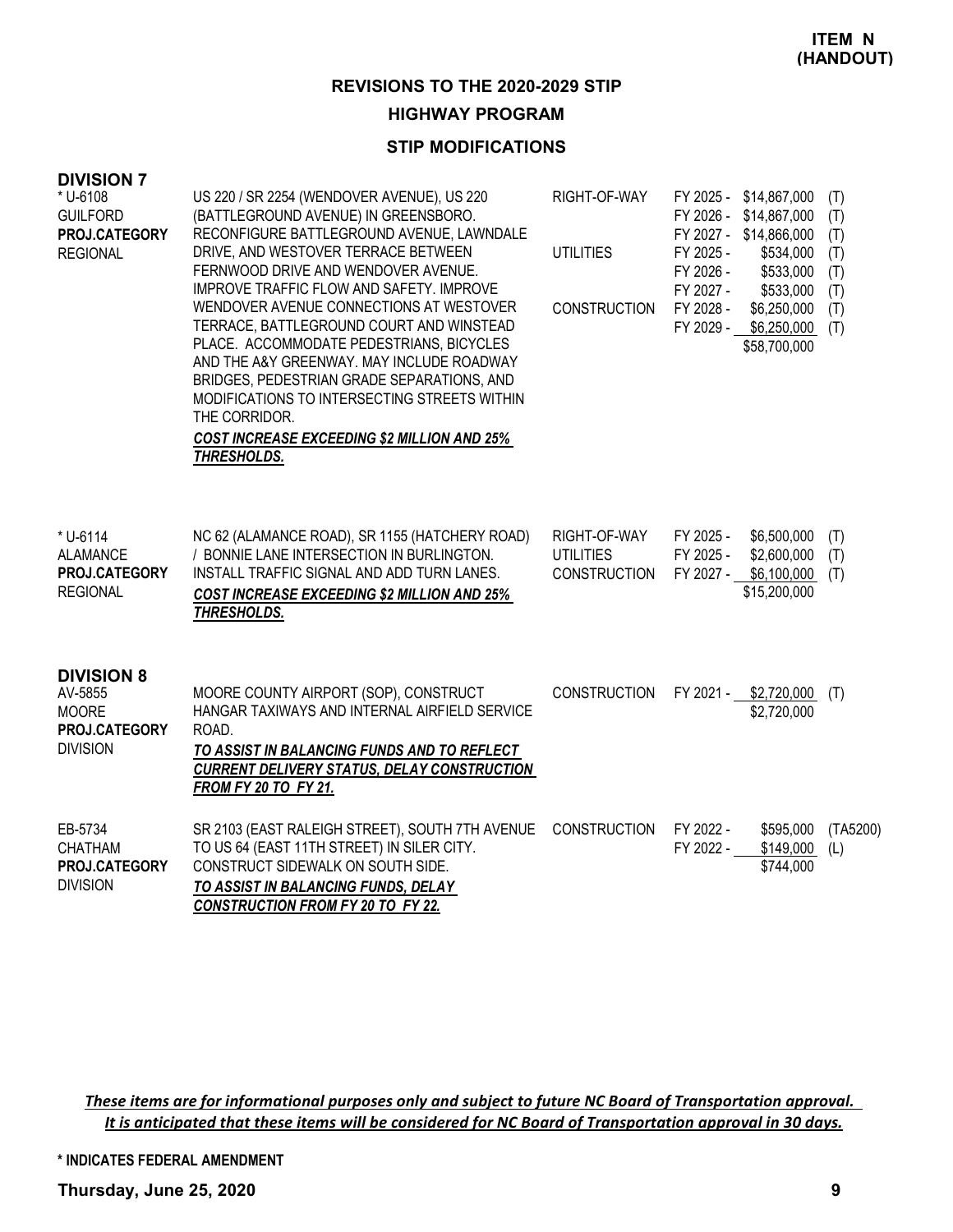#### **STIP MODIFICATIONS**

| <b>DIVISION 8</b><br>EB-5862<br><b>RANDOLPH</b><br>PROJ.CATEGORY<br><b>DIVISION</b> | INDUSTRIAL PARK AVENUE, RANDOLPH COMMUNITY<br>COLLEGE ENTRANCE TO CONTINUING EDUCATION<br>AND INDUSTRIAL CENTER IN ASHEBORO.<br>CONSTRUCT SIDEWALK ON SOUTH SIDE.<br>TO ASSIST IN BALANCING FUNDS, DELAY<br><b>CONSTRUCTION FROM FY 21 TO FY 22.</b>                        | <b>CONSTRUCTION</b>                 | FY 2022 -<br>FY 2022 -                           | \$154,000<br>\$38,000<br>\$192,000                               | (TA5200)<br>(L)                    |
|-------------------------------------------------------------------------------------|-----------------------------------------------------------------------------------------------------------------------------------------------------------------------------------------------------------------------------------------------------------------------------|-------------------------------------|--------------------------------------------------|------------------------------------------------------------------|------------------------------------|
| EB-5863<br><b>LEE</b><br>PROJ.CATEGORY<br><b>DIVISION</b>                           | US 1 BUSINESS (CARTHAGE STREET), NC 42 (WICKER<br>STREET) TO CHATHAM STREET IN SANFORD. REDUCE<br>NUMBER OF LANES AND CONSTRUCT BICYCLE /<br>PEDESTRIAN ACCOMMODATIONS.<br>TO ASSIST IN BALANCING FUNDS, DELAY RIGHT OF<br><b>WAY AND CONSTRUCTION FROM FY 21 TO FY 22.</b> | RIGHT-OF-WAY<br><b>CONSTRUCTION</b> | FY 2022 -<br>FY 2022 -<br>FY 2022 -<br>FY 2022 - | \$120,000<br>\$30,000<br>\$1,175,000<br>\$294,000<br>\$1,619,000 | (TA5200)<br>(L)<br>(TA5200)<br>(L) |
| EB-5864<br><b>MOORE</b><br>PROJ.CATEGORY<br><b>DIVISION</b>                         | KNOLL ROAD, ARBORETUM DRIVE TO NORTH OF<br>PADDOCK LANE IN SOUTHERN PINES. CONSTRUCT<br>SIDEWALK.<br>TO ASSIST IN BALANCING FUNDS, DELAY<br><b>CONSTRUCTION FROM FY 21 TO FY 22.</b>                                                                                        | CONSTRUCTION                        | FY 2022 -<br>FY 2022 -                           | \$451,000<br>\$113,000<br>\$564,000                              | (TA5200)<br>(L)                    |
| EB-5865<br><b>SCOTLAND</b><br>PROJ.CATEGORY<br><b>DIVISION</b>                      | SR 1107 (ATKINSON STREET), US 401 BUSINESS<br>(SOUTH MAIN STREET) TO WEST VANCE STREET IN<br>LAURINBURG. CONSTRUCT SIDEWALKS.<br>TO ASSIST IN BALANCING FUNDS, DELAY RIGHT OF<br><b>WAY FROM FY 20 TO FY 22 AND CONSTRUCTION</b><br><b>FROM FY 21 TO FY 22.</b>             | RIGHT-OF-WAY<br><b>CONSTRUCTION</b> | FY 2022 -<br>FY 2022 -<br>FY 2022 -<br>FY 2022 - | \$154,000<br>\$39,000<br>\$303,000<br>\$76,000<br>\$572,000      | (TA5200)<br>(L)<br>(TA5200)<br>(L) |
| EB-5869<br><b>MOORE</b><br>PROJ.CATEGORY<br><b>DIVISION</b>                         | SR 1203 (JOHNSON STREET), US 15 / US 501 TO MIKE<br>PLACE IN ABERDEEN. CONSTRUCT SIDEWALKS.<br>TO ASSIST IN BALANCING FUNDS, DELAY<br><b>CONSTRUCTION FROM FY 21 TO FY 22.</b>                                                                                              | <b>CONSTRUCTION</b>                 | FY 2022 -<br>FY 2022 -                           | \$152,000<br>\$38,000<br>\$190,000                               | (TA5200)<br>(L)                    |
| EB-5870<br>LEE<br>PROJ.CATEGORY<br><b>DIVISION</b>                                  | SR 1579 (SOUTH MAIN STREET), SR 1531 (MANSFIELD<br>DRIVE) TO END OF EXISTING SIDEWALK IN<br>BROADWAY. CONSTRUCT SIDEWALK.<br>TO ASSIST IN BALANCING FUNDS, DELAY<br><b>CONSTRUCTION FROM FY 21 TO FY 22.</b>                                                                | <b>CONSTRUCTION</b>                 | FY 2022 -<br>FY 2022 -                           | \$69,000<br>\$17,000<br>\$86,000                                 | (TALT5)<br>(L)                     |

These items are for informational purposes only and subject to future NC Board of Transportation approval. It is anticipated that these items will be considered for NC Board of Transportation approval in 30 days.

**\* INDICATES FEDERAL AMENDMENT**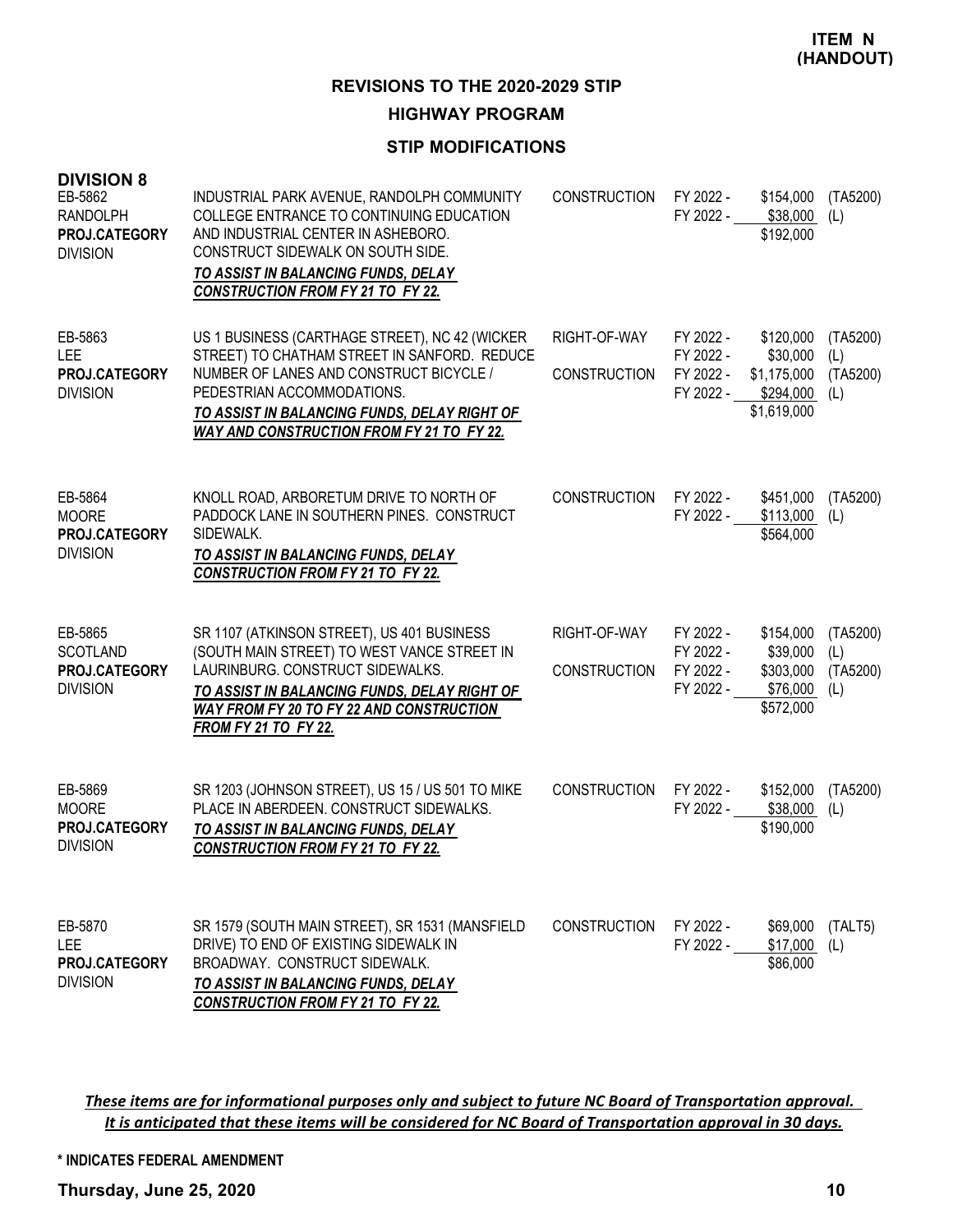### **STIP MODIFICATIONS**

| <b>DIVISION 8</b>           |                                                                                               |                     |                        |                            |            |
|-----------------------------|-----------------------------------------------------------------------------------------------|---------------------|------------------------|----------------------------|------------|
| * R-5931<br><b>RANDOLPH</b> | NC 49, SR 1174 (WAYNICK MEADOW ROAD) TO SOUTH<br>OF SR 1193 (OLD NC 49). WIDEN TO MULTILANES. | RIGHT-OF-WAY        | FY 2027 -<br>FY 2028 - | \$1,850,000<br>\$1,850,000 | (T)<br>(T) |
| PROJ.CATEGORY               | <b>COST INCREASE EXCEEDING \$2 MILLION AND 25%</b>                                            | <b>UTILITIES</b>    | FY 2027 -              | \$600,000                  | (T)        |
| <b>DIVISION</b>             | THRESHOLDS.                                                                                   |                     | FY 2028 -              | \$600,000                  | (T)        |
|                             |                                                                                               | CONSTRUCTION        | FY 2029 -              | \$17,475,000               | (T)        |
|                             |                                                                                               |                     | FY 2030 -              | \$17,475,000               | (T)        |
|                             |                                                                                               |                     |                        | FY 2031 - \$17,475,000     | (T)        |
|                             |                                                                                               |                     |                        | FY 2032 - \$17,475,000     | (T)        |
|                             |                                                                                               |                     |                        | \$74,800,000               |            |
| * U-5709                    | SR 1237 (CARTHAGE STREET), SR 1152 (FIRE TOWER                                                | <b>ENGINEERING</b>  | FY 2021 -              | \$116,000                  | (T)        |
| <b>LEE</b>                  | ROAD) TO NC 42 (WICKER STREET) IN SANFORD.                                                    |                     | FY 2022 -              | \$116,000                  | (T)        |
| PROJ.CATEGORY               | WIDEN ROADWAY.                                                                                |                     | FY 2023 -              | \$116,000                  | (T)        |
| <b>DIVISION</b>             | <b>COST INCREASE EXCEEDING \$2 MILLION AND 25%</b>                                            |                     | FY 2024 -              | \$116,000                  | (T)        |
|                             | THRESHOLDS.                                                                                   |                     | FY 2025 -              | \$116,000                  | (T)        |
|                             |                                                                                               |                     | FY 2026 -              | \$116,000                  | (T)        |
|                             |                                                                                               |                     | FY 2027 -              | \$116,000                  | (T)        |
|                             |                                                                                               |                     | FY 2028 -              | \$116,000                  | (T)        |
|                             |                                                                                               |                     | FY 2029 -              | \$116,000                  | (T)        |
|                             |                                                                                               |                     | POST YR-               | \$695,000                  | (T)        |
|                             |                                                                                               | <b>BUILD NC ROW</b> | FY 2021 -              | \$129,000                  | (T)        |
|                             |                                                                                               |                     | FY 2022 -              | \$129,000                  | (T)        |
|                             |                                                                                               |                     | FY 2023 -<br>FY 2024 - | \$129,000<br>\$129,000     | (T)        |
|                             |                                                                                               |                     | FY 2025 -              | \$129,000                  | (T)<br>(T) |
|                             |                                                                                               |                     | FY 2026 -              | \$129,000                  | (T)        |
|                             |                                                                                               |                     | FY 2027 -              | \$129,000                  | (T)        |
|                             |                                                                                               |                     | FY 2028 -              | \$129,000                  | (T)        |
|                             |                                                                                               |                     | FY 2029 -              | \$129,000                  | (T)        |
|                             |                                                                                               |                     | POST YR-               | \$773,000                  | (T)        |
|                             |                                                                                               | RIGHT-OF-WAY        | FY 2021 -              | \$1,174,000                | (T)        |
|                             |                                                                                               | <b>UTILITIES</b>    | FY 2021 -              | \$698,000                  | (T)        |
|                             |                                                                                               | <b>CONSTRUCTION</b> | FY 2024 -              | \$5,050,000                | (T)        |
|                             |                                                                                               |                     | FY 2025 -              | \$5,050,000                | (T)        |
|                             |                                                                                               |                     |                        | \$15,645,000               |            |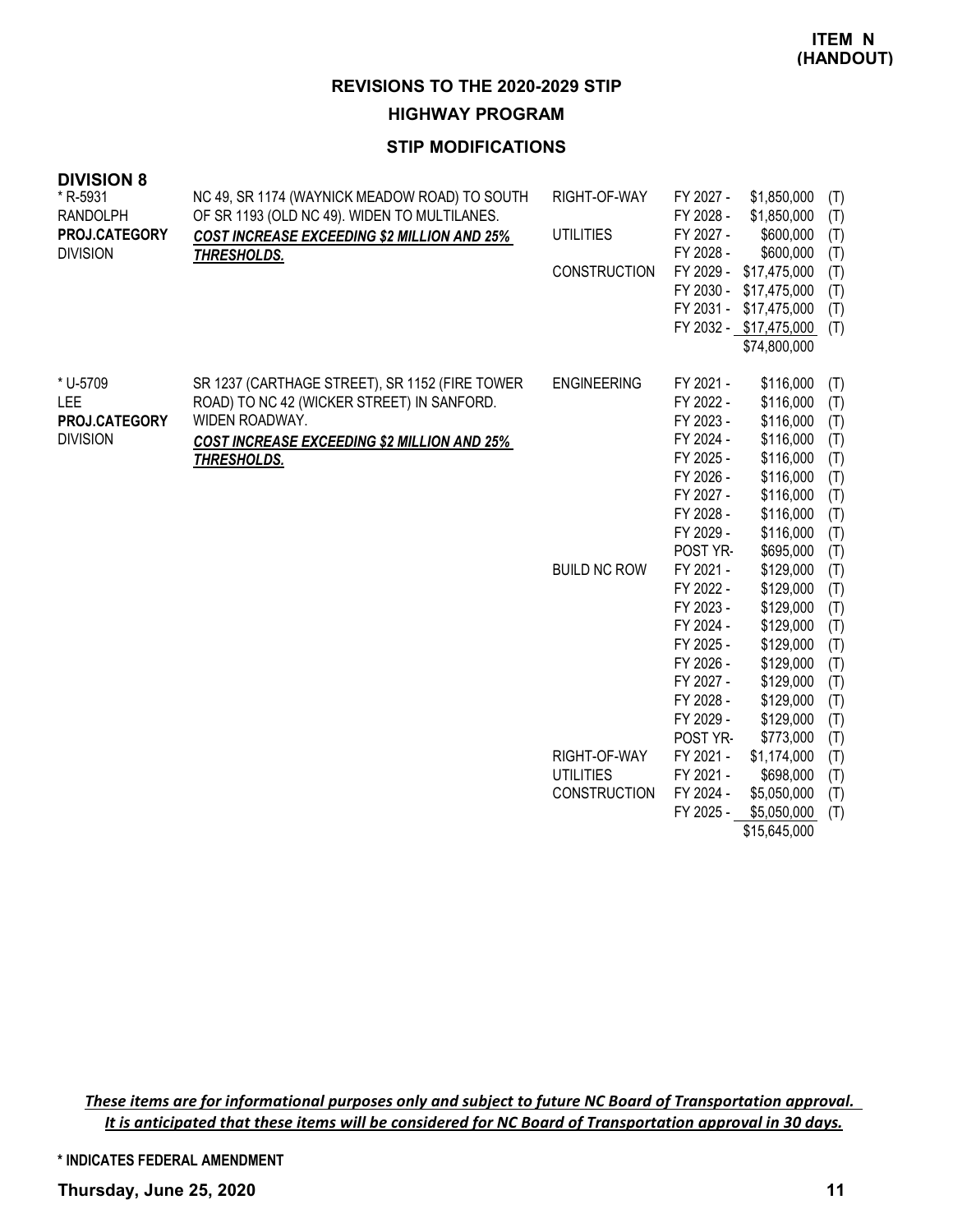#### **STIP MODIFICATIONS**

| <b>DIVISION 8</b><br>* U-6192<br><b>CHATHAM</b><br>ORANGE<br>PROJ.CATEGORY<br><b>DIVISION</b> | US 15 / US 501, US 64 BYPASS TO SR 1919 (SMITH<br>LEVEL ROAD). CONVERT REMAINING NON-<br>SYNCHRONIZED SECTIONS OF FACILITY TO<br>SYNCHRONIZED STREET.<br><b>COST INCREASE EXCEEDING \$2 MILLION AND 25%</b><br>THRESHOLDS.                                                                    | RIGHT-OF-WAY<br><b>UTILITIES</b><br><b>BUILD NC CON</b><br><b>CONSTRUCTION</b> | FY 2025 -<br>\$4,650,000<br>FY 2026 -<br>\$4,650,000<br>FY 2025 -<br>\$15,000,000<br>FY 2026 - \$15,000,000<br>FY 2027 -<br>\$1,716,000<br>FY 2028 -<br>\$1,716,000<br>FY 2029 -<br>\$1,716,000<br>POST YR-\$20,592,000<br>FY 2027 - \$19,600,000<br>FY 2028 - \$19,600,000<br>FY 2029 - \$19,600,000<br>FY 2030 - \$19,600,000<br>\$143,440,000 | (T)<br>(T)<br>(T)<br>(T)<br>(T)<br>(T)<br>(T)<br>(T)<br>(T)<br>(T)<br>(T)<br>(T) |
|-----------------------------------------------------------------------------------------------|-----------------------------------------------------------------------------------------------------------------------------------------------------------------------------------------------------------------------------------------------------------------------------------------------|--------------------------------------------------------------------------------|--------------------------------------------------------------------------------------------------------------------------------------------------------------------------------------------------------------------------------------------------------------------------------------------------------------------------------------------------|----------------------------------------------------------------------------------|
| <b>DIVISION 10</b><br>C-5538<br><b>MECKLENBURG</b><br>PROJ.CATEGORY<br><b>DIVISION</b>        | CHARLOTTE, INTERSECTION OF TUCKASEEGEE-<br>BERRYHILL-THRIFT ROADS IN CHARLOTTE.<br>CONSTRUCT A TRAFFIC CIRCLE.<br>TO ASSIST IN BALANCING FUNDS, DELAY<br><b>CONSTRUCTION FROM FY 20 TO FY 21.</b>                                                                                             | <b>CONSTRUCTION</b>                                                            | FY 2021 -<br>\$2,850,000<br>FY 2021 - \$826,000<br>\$3,676,000                                                                                                                                                                                                                                                                                   | (CMAQ)<br>(L)                                                                    |
| EB-5832<br><b>MECKLENBURG</b><br>PROJ.CATEGORY<br><b>DIVISION</b>                             | CHARLOTTE, SR 2833 (MALLARD CREEK CHURCH<br>ROAD), SR 2472 (MALLARD CREEK ROAD) TO SR 2746<br>(CLAUDE FREEMAN DRIVE). CONSTRUCT MULTI-USE<br>TRAIL ON SOUTH SIDE OF ROAD.<br>TO ASSIST IN BALANCING FUNDS, DELAY<br><b>CONSTRUCTION FROM FY 20 TO FY 21.</b>                                  | <b>CONSTRUCTION</b>                                                            | FY 2021 -<br>\$800,000<br>FY 2021 -<br>\$542,000<br>FY 2021 -<br>\$336,000<br>\$1,678,000                                                                                                                                                                                                                                                        | (BGDA)<br>(TAANY)<br>(L)                                                         |
| EB-5933<br><b>MECKLENBURG</b><br>PROJ.CATEGORY<br><b>DIVISION</b>                             | DAVIDSON, KINCAID MULTI-USE PATH. EUGENIA<br>STREET AND SPRING STREET TO SOUTH PRONG<br>ROCKY RIVER GREENWAY NEAR DAVIDSON<br>ELEMENTARY.<br>TO ASSIST IN BALANCING FUNDS, DELAY<br><b>CONSTRUCTION FROM FY 20 TO FY 21.</b>                                                                  | <b>CONSTRUCTION</b>                                                            | FY 2021 -<br>\$702,000<br>\$176,000<br>FY 2021 -<br>\$878,000                                                                                                                                                                                                                                                                                    | (BGDA)<br>(L)                                                                    |
| EB-5949<br><b>MECKLENBURG</b><br>PROJ.CATEGORY<br><b>DIVISION</b>                             | PINEVILLE, NC 51 CORRIDOR ACCESS MANAGEMENT.<br>CLOSURE OF EXISTING JOHNSTON DRIVE<br>INTERSECTION ALONG NC 51 AND RELOCATION OF<br>JOHNSTON DRIVE TO LINE UP WITH EXISTING<br>CHURCH STREET INTERSECTION.<br>TO ASSIST IN BALANCING FUNDS, DELAY<br><b>CONSTRUCTION FROM FY 20 TO FY 21.</b> | <b>CONSTRUCTION</b>                                                            | FY 2021 -<br>\$1,175,000<br>FY 2021 -<br>\$1,435,000<br>\$2,610,000                                                                                                                                                                                                                                                                              | (BGDA)<br>(L)                                                                    |

These items are for informational purposes only and subject to future NC Board of Transportation approval. It is anticipated that these items will be considered for NC Board of Transportation approval in 30 days.

#### **\* INDICATES FEDERAL AMENDMENT**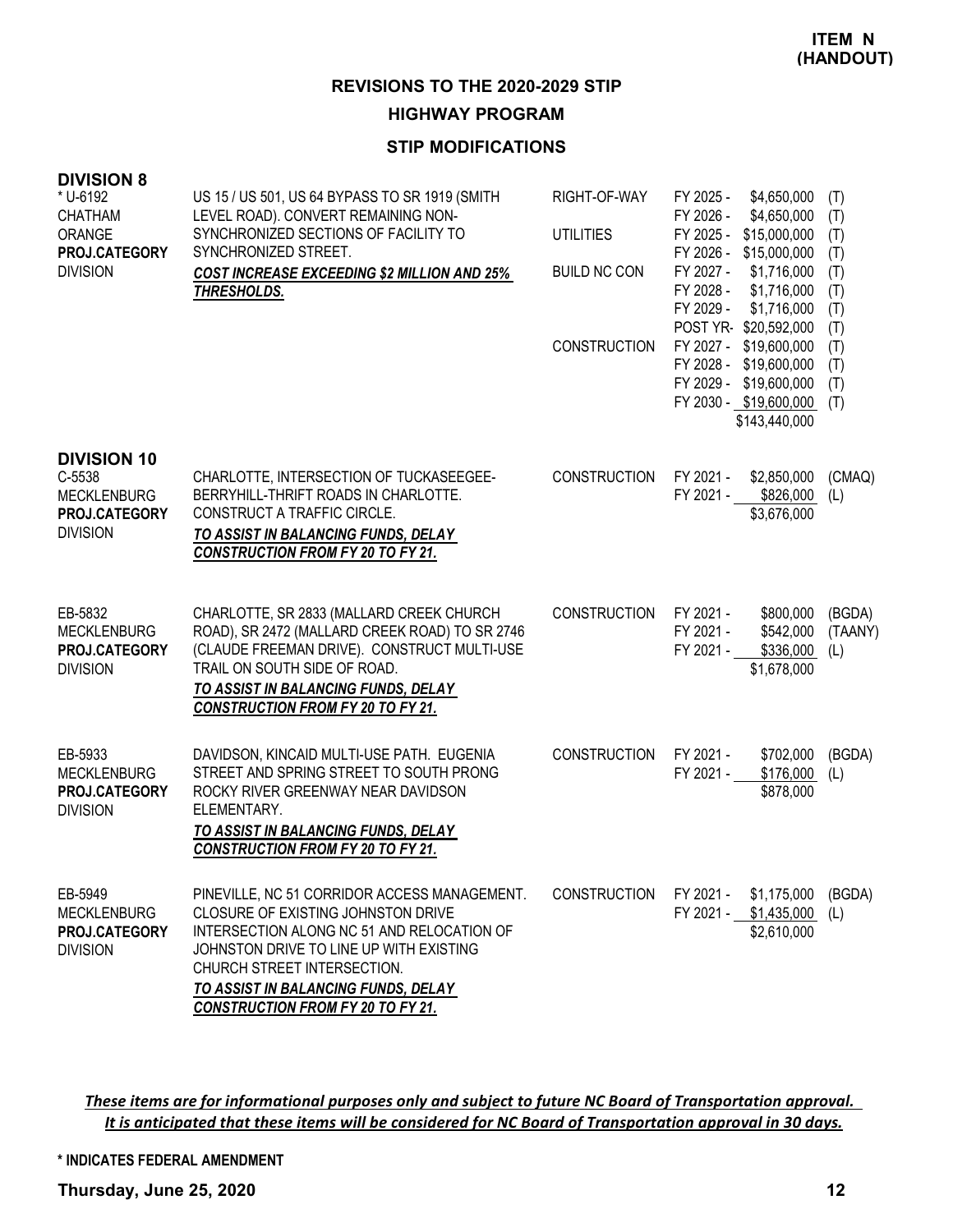#### **STIP MODIFICATIONS**

| <b>DIVISION 10</b><br>EB-5950<br><b>UNION</b><br><b>PROJ.CATEGORY</b><br><b>DIVISION</b> | WAXHAW, NC 16 TO SUNSET HILL ROAD. KENSINGTON<br>DRIVE CORRIDOR IMPROVEMENT PROJECT.<br>TO ASSIST IN BALANCING FUNDS, DELAY RIGHT-OF-<br>WAY FROM FY 20 TO FY 21 AND CONSTRUCTION<br><b>FROM FY 21 TO FY 22.</b>                                                                | RIGHT-OF-WAY<br><b>CONSTRUCTION</b> | FY 2021 -<br>FY 2021 -<br>FY 2022 -<br>FY 2022 - | \$421,000<br>\$170,000<br>\$2,749,000<br>\$1,069,000<br>\$4,409,000                                | (BGDA)<br>(L)<br>(BGDA)<br>(1)  |
|------------------------------------------------------------------------------------------|---------------------------------------------------------------------------------------------------------------------------------------------------------------------------------------------------------------------------------------------------------------------------------|-------------------------------------|--------------------------------------------------|----------------------------------------------------------------------------------------------------|---------------------------------|
| * R-5965A<br><b>STANLY</b><br>PROJ.CATEGORY<br><b>DIVISION</b>                           | VARIOUS, NC 205/SR 1108 (LIGHTHOUSE ROAD)/SR<br>1109 (BUSTER ROAD) INTERSECTION AND SR 1110<br>(SWIFT ROAD) AT CHARLOTTE PIPE FACILITY.<br><b>IMPROVE INTERSECTIONS.</b><br>SEGMENT PROJECT INTO SEGMENTS A AND B AT<br><b>REQUEST OF DIVISION.</b>                             | RIGHT-OF-WAY<br><b>CONSTRUCTION</b> | FY 2021 -                                        | \$75,000<br>FY 2021 - \$2,405,000<br>\$2,480,000                                                   | (T)<br>(T)                      |
| * R-5965B<br><b>STANLY</b><br>PROJ.CATEGORY<br><b>DIVISION</b>                           | VARIOUS, NC 205/SR 1110 (SWIFT ROAD)<br>INTERSECTION AND SR 1110 (SWIFT ROAD)/SR 1115<br>(BIG LICK ROAD) INTERSECTION. IMPROVE<br>INTERSECTIONS.<br>SEGMENT PROJECT INTO SEGMENTS A AND B AT<br><b>REQUEST OF DIVISION.</b>                                                     | RIGHT-OF-WAY<br><b>CONSTRUCTION</b> | FY 2021 -                                        | \$250,000<br>FY 2022 - \$1,586,000<br>\$1,836,000                                                  | (T)<br>(T)                      |
| U-5112<br><b>UNION</b><br>PROJ.CATEGORY<br><b>TRANSITION</b>                             | STALLINGS, SR 1364 (PLEASANT PLAINS ROAD) AT SR<br>1357 (POTTERS ROAD) IN STALLINGS. CONSTRUCT<br>INTERSECTION IMPROVEMENTS INCLUDING LEFT<br>TURN LANES AND MODIFICATION OF TRAFFIC SIGNAL.<br>TO ASSIST IN BALANCING FUNDS, DELAY<br><b>CONSTRUCTION FROM FY 20 TO FY 21.</b> | <b>CONSTRUCTION</b>                 | FY 2021 -<br>FY 2021 -<br>FY 2021 -              | \$1,600,000<br>\$500,000<br>\$400,000<br>\$2,500,000                                               | (CMAQ)<br>(HSIP)<br>(L)         |
| * U-5766B<br><b>MECKLENBURG</b><br>PROJ.CATEGORY<br><b>REGIONAL</b>                      | NC 160, NC 49 (SOUTH TRYON ROAD) TO I-485. WIDEN<br>TO MULTI-LANES.<br><b>COST INCREASE EXCEEDING \$2 MILLION AND 25%</b><br>THRESHOLDS.                                                                                                                                        | RIGHT-OF-WAY<br><b>UTILITIES</b>    | FY 2023 -<br>FY 2024 -<br>FY 2023 -<br>FY 2024 - | \$22,833,000<br>\$22,833,000<br>FY 2025 - \$22,834,000<br>\$7,254,000<br>\$7,254,000               | (T)<br>(T)<br>(T)<br>(T)<br>(T) |
|                                                                                          |                                                                                                                                                                                                                                                                                 | <b>CONSTRUCTION</b>                 | FY 2025 -<br>FY 2026 -<br>FY 2027 -<br>FY 2028 - | \$7,254,000<br>\$7,825,000<br>\$7,825,000<br>\$7,825,000<br>FY 2029 - \$7,825,000<br>\$121,562,000 | (T)<br>(T)<br>(T)<br>(T)<br>(T) |

These items are for informational purposes only and subject to future NC Board of Transportation approval. It is anticipated that these items will be considered for NC Board of Transportation approval in 30 days.

**\* INDICATES FEDERAL AMENDMENT**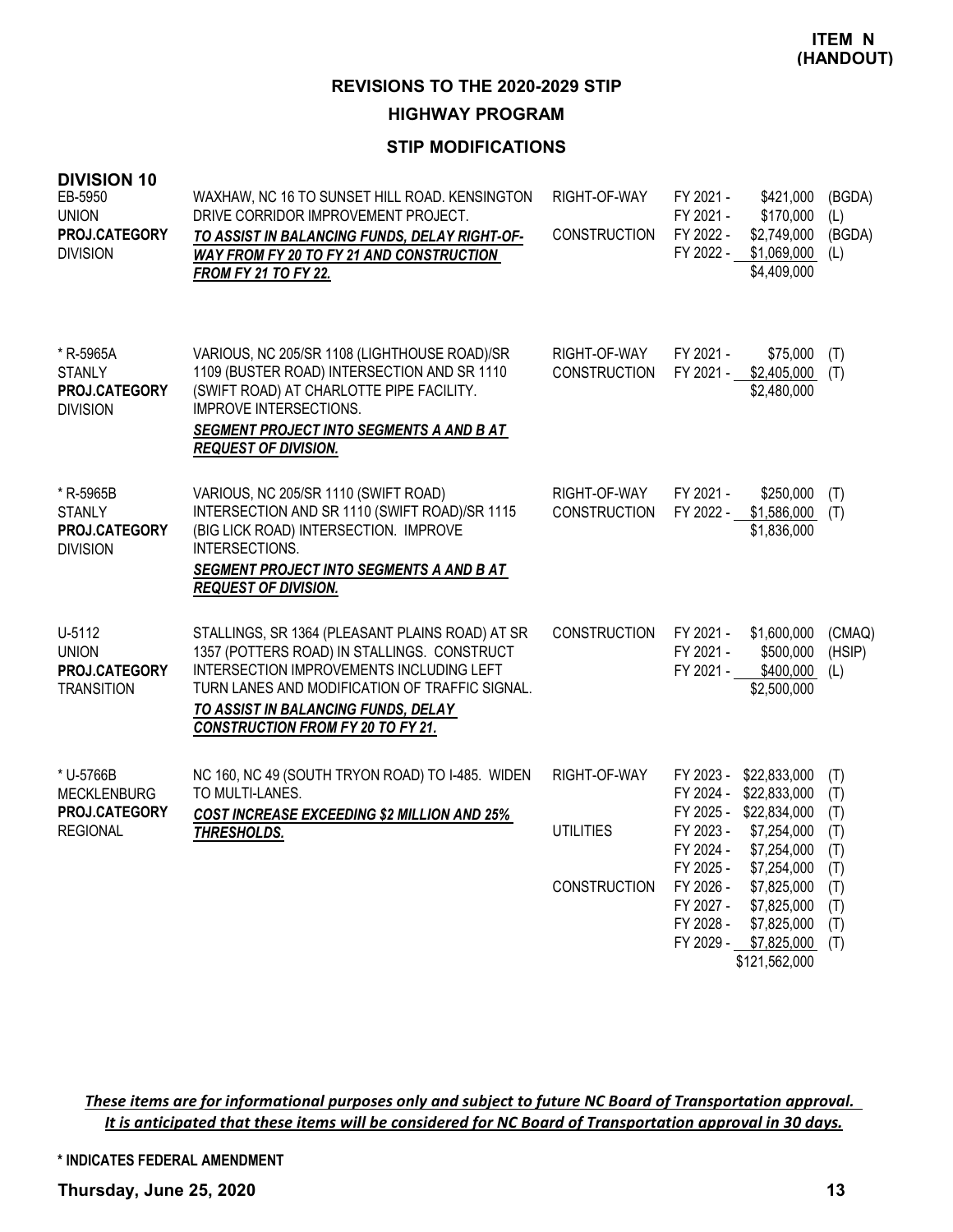#### **STIP MODIFICATIONS**

| <b>DIVISION 10</b><br>U-5805<br><b>MECKLENBURG</b><br>PROJ.CATEGORY<br><b>DIVISION</b> | SR 1009 (MONROE ROAD), INTERSECTION OF SR 1009<br>(MONROE ROAD) AND RAMA ROAD/IDLEWILD ROAD.<br>CONSTRUCT INTERSECTION IMPROVEMENTS.<br>TO ASSIST IN BALANCING FUNDS, DELAY<br><b>CONSTRUCTION FROM FY 21 TO FY 22.</b>                                         | RIGHT-OF-WAY<br><b>CONSTRUCTION</b> | FY 2020 -<br>FY 2022 -<br>FY 2022 -<br>FY 2022 -<br>FY 2023 -<br>FY 2023 -<br>FY 2023 - | \$750,000<br>\$1,070,000<br>\$2,120,000<br>\$530,000<br>\$1,070,000<br>\$2,120,000<br>\$530,000<br>\$8,190,000 | (T)<br>(BGANY)<br>(BGDA)<br>(L)<br>(BGANY)<br>(BGDA)<br>(L) |
|----------------------------------------------------------------------------------------|-----------------------------------------------------------------------------------------------------------------------------------------------------------------------------------------------------------------------------------------------------------------|-------------------------------------|-----------------------------------------------------------------------------------------|----------------------------------------------------------------------------------------------------------------|-------------------------------------------------------------|
| U-5905A<br><b>MECKLENBURG</b><br>PROJ.CATEGORY<br><b>DIVISION</b>                      | SR 2112 (LAKEVIEW ROAD), REAMES ROAD TO NC 115.<br>UPGRADE ROADWAY.<br>TO ASSIST IN BALANCING FUNDS, DELAY<br><b>CONSTRUCTION FROM FY 20 TO FY 21.</b>                                                                                                          | <b>CONSTRUCTION</b>                 | FY 2021 -<br>FY 2021 -                                                                  | \$155,000<br>\$8,506,000<br>\$8,661,000                                                                        | (BGDA)<br>(BA)                                              |
| U-5905B<br><b>MECKLENBURG</b><br>PROJ.CATEGORY<br><b>EXEMPT</b>                        | SR 2112 (LAKEVIEW ROAD), IMPROVE INTERSECTIONS<br>OF SR 2112 (LAKEVIEW ROAD)/NC 24 (HARRIS<br>BOULEVARD) AND SR 2112 (LAKEVIEW ROAD)/US 21<br>(STATESVILLE ROAD).<br>TO ASSIST IN BALANCING FUNDS, DELAY<br><b>CONSTRUCTION FROM FY 20 TO FY 21.</b>            | <b>CONSTRUCTION</b>                 | FY 2021 -                                                                               | \$162,000<br>FY 2021 - \$3,000,000<br>\$3,162,000                                                              | (BGDA)<br>(BA)                                              |
| U-6106<br><b>MECKLENBURG</b><br>PROJ.CATEGORY<br><b>DIVISION</b>                       | HUNTERSVILLE, SR 2136 (GILEAD ROAD), SR 2120<br>(MCCOY ROAD) TO WYNFIELD CREEK PARKWAY.<br>WIDEN ROADWAY TO 4-LANES DIVIDED.<br>TO ASSIST IN BALANCING FUNDS, DELAY RIGHT-OF-<br><b>WAY FROM FY 20 TO FY 21 AND CONSTRUCTION</b><br><b>FROM FY 21 TO FY 22.</b> | RIGHT-OF-WAY<br><b>CONSTRUCTION</b> | FY 2021 -<br>FY 2021 -<br>FY 2022 -<br>FY 2022 -<br>FY 2022 -                           | \$1,840,000<br>\$460,000<br>\$6,910,000<br>\$20,000<br>\$2,100,000<br>\$11,330,000                             | (BGANY)<br>(L)<br>(BGANY)<br>(BGDA)<br>(L)                  |
| <b>DIVISION 12</b><br>EB-5787<br><b>IREDELL</b><br>PROJ.CATEGORY<br><b>DIVISION</b>    | MOORESVILLE, BELLINGHAM PARK GREENWAY<br>EXTENSION TO JOHNSON DAIRY ROAD. CONSTRUCT<br>GREENWAY.<br>TO ASSIST IN BALANCING FUNDS, DELAY<br><b>CONSTRUCTION FROM FY 20 TO FY 21.</b>                                                                             | <b>CONSTRUCTION</b>                 | FY 2021 -                                                                               | \$3,555,000<br>FY 2021 - \$889,000<br>\$4,444,000                                                              | (BGDA)<br>(L)                                               |

These items are for informational purposes only and subject to future NC Board of Transportation approval. It is anticipated that these items will be considered for NC Board of Transportation approval in 30 days.

**\* INDICATES FEDERAL AMENDMENT**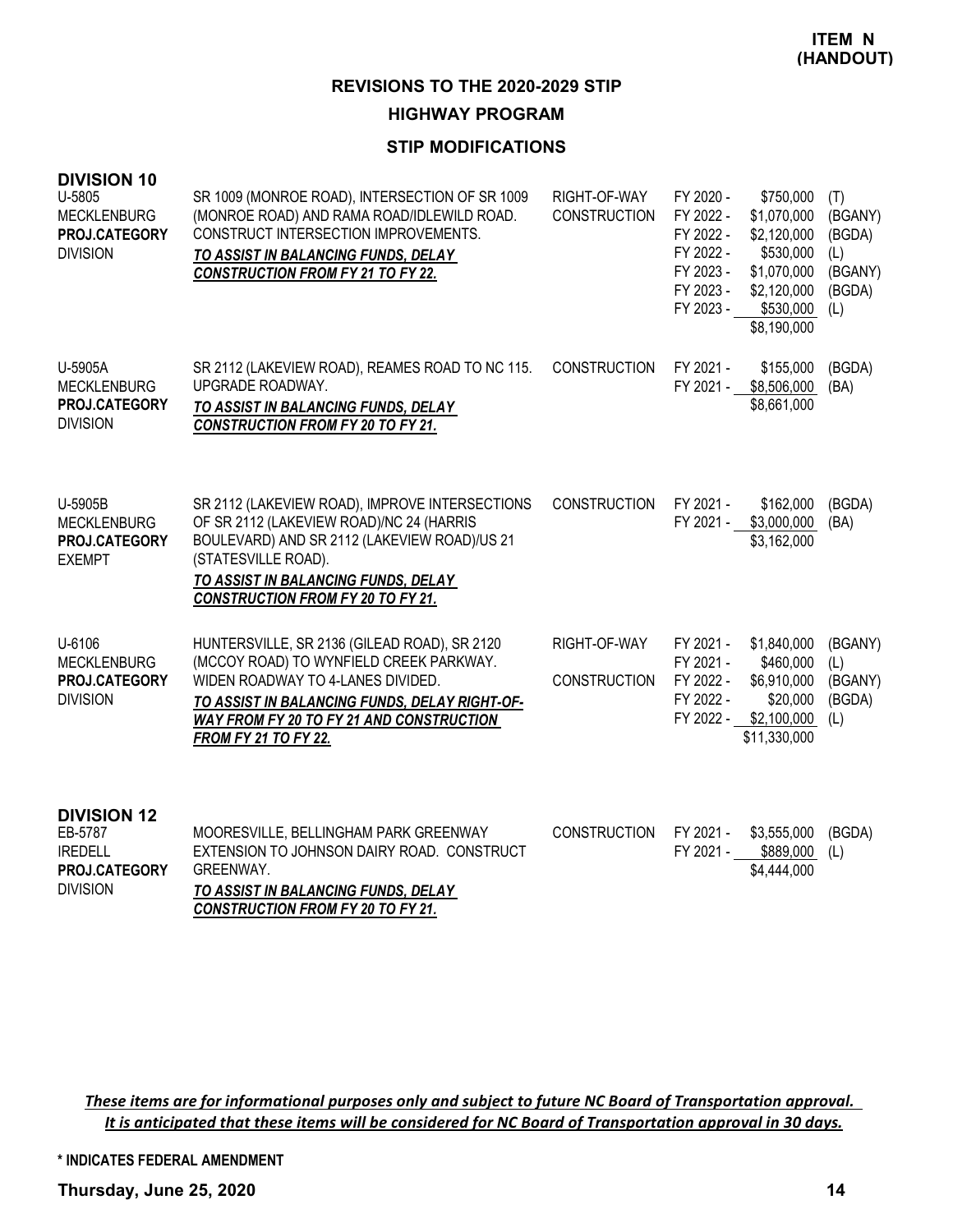#### **STIP MODIFICATIONS**

| <b>DIVISION 12</b><br>U-6054<br><b>IREDELL</b><br>PROJ.CATEGORY<br><b>DIVISION</b>   | STATESVILLE, CONSTRUCT BROOKDALE DRIVE-US 21<br>CONNECTOR.<br>TO ASSIST IN BALANCING FUNDS, DELAY RIGHT-OF-<br>WAY FROM FY 20 TO FY 21 AND CONSTRUCTION<br><b>FROM FY 21 TO FY 22.</b>                      | <b>ENGINEERING</b><br>RIGHT-OF-WAY<br><b>CONSTRUCTION</b> | FY 2020 -<br>FY 2020 -<br>FY 2021 -<br>FY 2021 -<br>FY 2022 -<br>FY 2022 - | \$225,000<br>\$101,000<br>\$1,063,000<br>\$477,000<br>\$1,644,000<br>\$574,000<br>\$4,084,000 | (BGDA)<br>(L)<br>(BGDA)<br>(L)<br>(BGDA)<br>(L)          |
|--------------------------------------------------------------------------------------|-------------------------------------------------------------------------------------------------------------------------------------------------------------------------------------------------------------|-----------------------------------------------------------|----------------------------------------------------------------------------|-----------------------------------------------------------------------------------------------|----------------------------------------------------------|
| U-6238<br>CATAWBA<br>PROJ.CATEGORY<br><b>DIVISION</b>                                | TRIVIUM PARKWAY, NEW ROUTE, EXTEND TRIVIUM<br>PARKWAY AND CONSTRUCT NEW ROADWAY IN<br>TRIVIUM CORPORATE CENTER.<br>TO ASSIST IN BALANCING FUNDS, DELAY<br><b>CONSTRUCTION FROM FY 20 TO FY 21.</b>          | <b>CONSTRUCTION</b>                                       |                                                                            | FY 2021 - \$1,316,000<br>\$1,316,000                                                          | (T)                                                      |
| W-5212J<br><b>IREDELL</b><br>PROJ.CATEGORY<br><b>DIVISION</b>                        | IREDELL, CONSTRUCT ROUNDABOUT AT SR 1302<br>(CORNELIUS ROAD) AND SR 1303 (PERTH ROAD)<br><b>INTERSECTION</b><br>TO ASSIST IN BALANCING FUNDS, DELAY<br><b>CONSTRUCTION FROM FY 21 TO FY 22.</b>             | <b>ENGINEERING</b><br>RIGHT-OF-WAY<br><b>CONSTRUCTION</b> | FY 2020 -<br>FY 2020 -<br>FY 2020 -<br>FY 2020 -<br>FY 2022 -<br>FY 2022 - | \$178,000<br>\$178,000<br>\$455,000<br>\$455,000<br>\$853,000<br>\$853,000<br>\$2,972,000     | (BGDA)<br>(S(M))<br>(BGDA)<br>(S(M))<br>(BGDA)<br>(S(M)) |
| <b>DIVISION 13</b><br>EB-5790<br><b>BUNCOMBE</b><br>PROJ.CATEGORY<br><b>DIVISION</b> | ASHEVILLE, ON-STREET CROSSINGS AND<br>CONNECTIONS FOR BICYCLISTS AND PEDESTRIANS IN<br>ASHEVILLE'S EAST OF THE RIVERWAY.<br>TO ASSIST IN BALANCING FUNDS, DELAY<br><b>CONSTRUCTION FROM FY 20 TO FY 21.</b> | <b>CONSTRUCTION</b>                                       | FY 2021 -<br>FY 2021 -                                                     | \$840,000<br>\$210,000<br>\$1,050,000                                                         | (BGDA)<br>(L)                                            |
| * I-5889B<br><b>BUNCOMBE</b><br>PROJ.CATEGORY<br><b>STATEWIDE</b>                    | I-40, MILE MARKER 45.25 TO MILE MARKER 50.<br>REHABILITATE PAVEMENT.<br><b>COST INCREASE EXCEEDING \$2 MILLION AND 25%</b><br>THRESHOLDS.                                                                   | <b>CONSTRUCTION</b>                                       | FY 2021 -                                                                  | \$8,150,000<br>FY 2021 - \$8,150,000<br>\$16,300,000                                          | (NHFP)<br>(NHPIM)                                        |

These items are for informational purposes only and subject to future NC Board of Transportation approval. It is anticipated that these items will be considered for NC Board of Transportation approval in 30 days.

**\* INDICATES FEDERAL AMENDMENT**